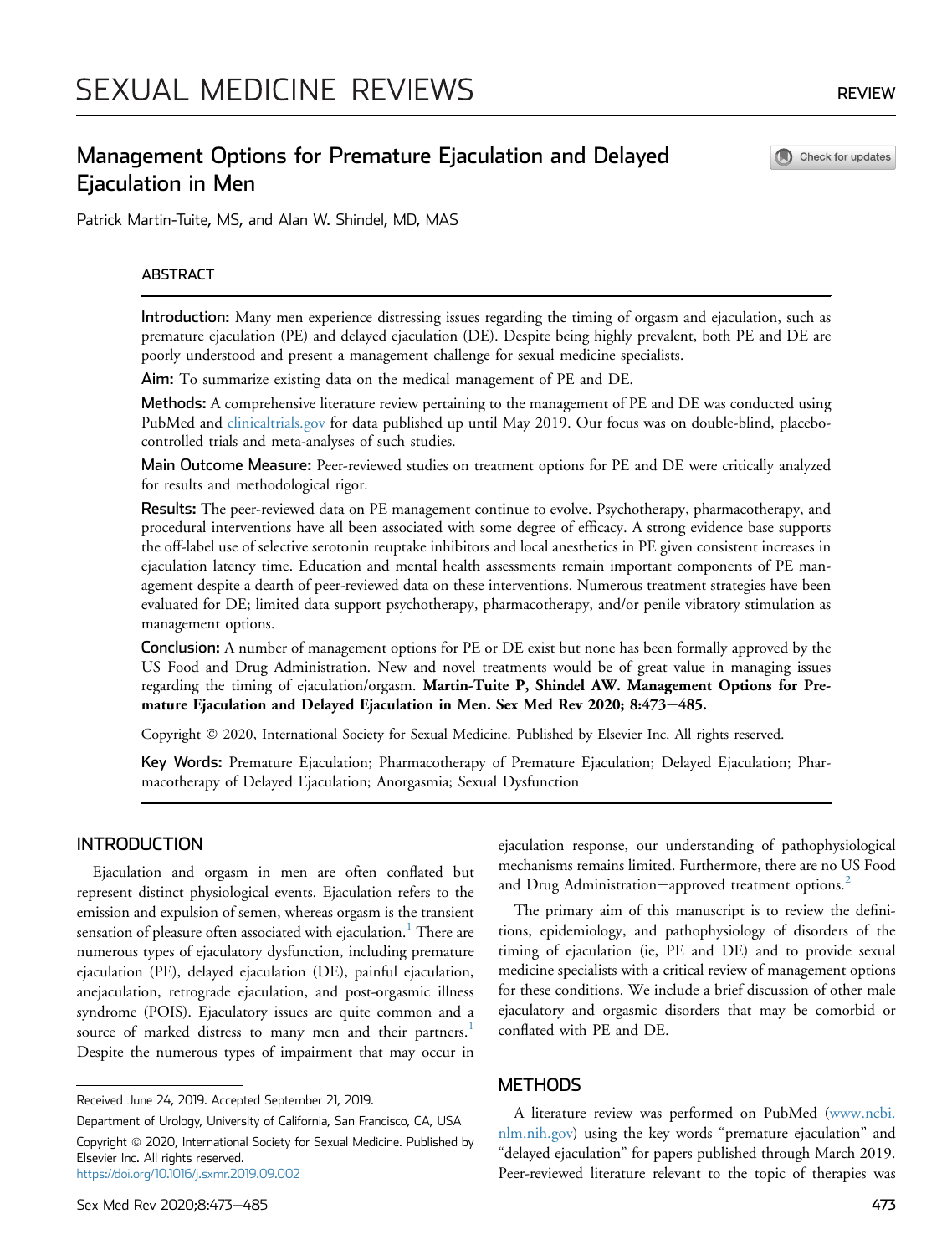identified by the team and assessed for inclusion. We focused our review on double-blind, placebo-controlled trials. [Clinicaltrials.](http://Clinicaltrials.gov) [gov](http://Clinicaltrials.gov) was consulted on May 28, 2019, for active studies on PE and DE management that may not have been published within the time frame of our PubMed search.

# PREMATURE EJACULATION

# **Definitions**

Historically, clinical definitions for PE have been limited by the absence of objective, evidence-based criteria.<sup>[3](#page-8-2)</sup> Concern also existed about a failure to distinguish between lifelong (occurring since first partnered sexual encounter) and acquired (presenting after a period of ejaculation latency that was not a clinical concern for the patient) subtypes.<sup>[4](#page-8-3)</sup> The International Society for Sexual Medicine Ad Hoc Committee for the Definition of Premature Ejaculation addressed these critiques in a series of meetings, leading to evidence-based definitions for clinically relevant PE.<sup>[4](#page-8-3),[5](#page-8-4)</sup> The most recent iteration of the International Society for Sexual Medicine definition, released in 2014, defined PE as a male sexual dysfunction involving "(i) ejaculation that always or nearly always occurs prior to or within about 1 minute of vaginal penetration from the first sexual experience (lifelong PE, LPE) or a clinically significant and bothersome reduction in latency time, often to about 3 minutes or less (acquired PE, APE); (ii) the inability to delay ejaculation on all or nearly all vaginal penetrations; and (iii) negative personal consequences, such as distress, bother, frustration, and/or the avoidance of sexual intimacy." [3](#page-8-2) A similar definition of PE was published in the Diagnostic and Statistical Manual of Mental Disorders, Fifth Edition (DSM-V), in 2013, with specification that PE includes ejaculation within 1 minute and over which the man feels a lack of sense of control.<sup>[6](#page-8-5)</sup> The DSM-V also includes criteria for the severity (mild, moderate, severe), duration (lasting longer than 6 months), and lack of an explanatory, nonsexual mental disorder.<sup>[6](#page-8-5)</sup> The International Classification of Disease, Eleventh Revision, for Mortality and Morbidity Statistics, published by the World Health Organization in June 2018, incorporates a PE subtype of "unspecified" which lacks further description.<sup>[7](#page-8-6)</sup>

These efforts to define clinical PE reveal opportunities to grow the current evidence base, produce a more inclusive consensus definition, and expand therapeutic options. Waldinger and Schweitzer proposed 2 additional subtypes of PE: natural variable PE (NVPE) and premature-like ejaculatory dysfunction (PELD).<sup>8[,9](#page-8-8)</sup> NVPE is characterized by irregular, inconsistent episodes of early ejaculation or loss of ejaculatory control, whereas PELD (also known as subjective PE, or SPE) involves the perception of early ejaculation despite an intravaginal ejaculation latency time (IELT) that is within the range of population norms. <sup>[9](#page-8-8)[,10](#page-8-9)</sup> These definitions may be considered when the patient has ejaculation-related distress but does not meet evidence-based diagnostic criteria for clinical PE.<sup>8[,9](#page-8-8)</sup>

Current definitions for PE are exclusively focused on rapid ejaculation in the context of vaginal intercourse. Objective data on rapid ejaculation in other sexual contexts (eg, among men who have sex with men or with oral or anal sex) are scant but existent. Epidemiological studies have suggested bothersome early ejaculation does occur among men who have sex with men.<sup>[11](#page-8-10)-[13](#page-8-10)</sup> Further research is necessary to determine the clinical relevance of rapid ejaculation in non-coital sex.<sup>[12](#page-8-11)[,14](#page-8-12)</sup>

### Epidemiology

Despite recognition as a clinical issue, the prevalence of clinical PE is ambiguous. Many authors and experts cite a 30% prevalence of PE; this is based on epidemiological studies in which single-item questions were asked about early ejaculation occurring within the past year.[15](#page-8-13) The lack of clarifying questions regarding chronicity and distress makes assignment of a PE diagnosis to 30% of these study populations suspect.<sup>[16,](#page-8-14)[17](#page-8-15)</sup> Althof et al<sup>[3](#page-8-2)</sup> evaluated 33 peer-reviewed studies on PE and concluded that 5% was a reasonable estimate for prevalence of clinically relevant APE and LPE. It is important to note that even a rapid ejaculation time does not necessarily indicate clinical PE. A recent Italian study of the general population reported that 12.4% of respondents had IELT less than 1 minute, but this was not universally associated with distress.<sup>18</sup> It is also conceivable that some men who do not meet criteria for LPE or APE may fit the diagnostic criteria for Waldinger's provisional PE subtypes. In a Turkish general population, the prevalence of NVPE was 8.5% and that of PELD was  $5.1\%$ .<sup>[19](#page-8-17)</sup> A similar study in China reported an 11% prevalence of NVPE and a 7% prevalence of  $PELD<sup>20</sup>$  $PELD<sup>20</sup>$  $PELD<sup>20</sup>$ 

# Pathophysiology

Our current understanding of the pathophysiology of PE centers on the neurotransmitters serotonin and dopamine and their roles in the regulation of the sympathetic and parasympathetic nervous systems. Potential contributors to LPE include decreased neurotransmission of serotonin, 5 hydroxytryptamine  $(5-HT)_{2C}$  receptor hyposensitivity, and 5- $HT_{1A}$  receptor hypersensitivity.<sup>[21,](#page-8-19)[22](#page-8-20)</sup> Increased recognition of the role of intact lumbar spinothalamic cells in mediating the excitatory and inhibitory signals that determine ejaculation in rats has also influenced parallel research in humans.<sup>[23](#page-8-21)-[25](#page-8-21)</sup>

The Genetics of Sex and Aggression study in Finland suggested that 28% of phenotypic variance in PE may be related to genetics, but a definitive locus was not identified for any PE subtype. $26,27$  $26,27$ Extensive research on serotonin transport mechanisms, particularly studies investigating the association of polymorphisms of the 5-HTT promoter region of the serotonin transport gene, SLC6A4, has not yet supported an association between lifelong PE risk and serotonin transport polymorphisms.<sup>[28](#page-8-24)-[31](#page-8-24)</sup> An investigation of serotonin transporter gene promoter genotypes and the treatment response to paroxetine by Salem et  $al<sup>32</sup>$  $al<sup>32</sup>$  $al<sup>32</sup>$  did not show statistical significance with any particular polymorphism, although a larger study may shed light on whether genotypes play a role in treatment response.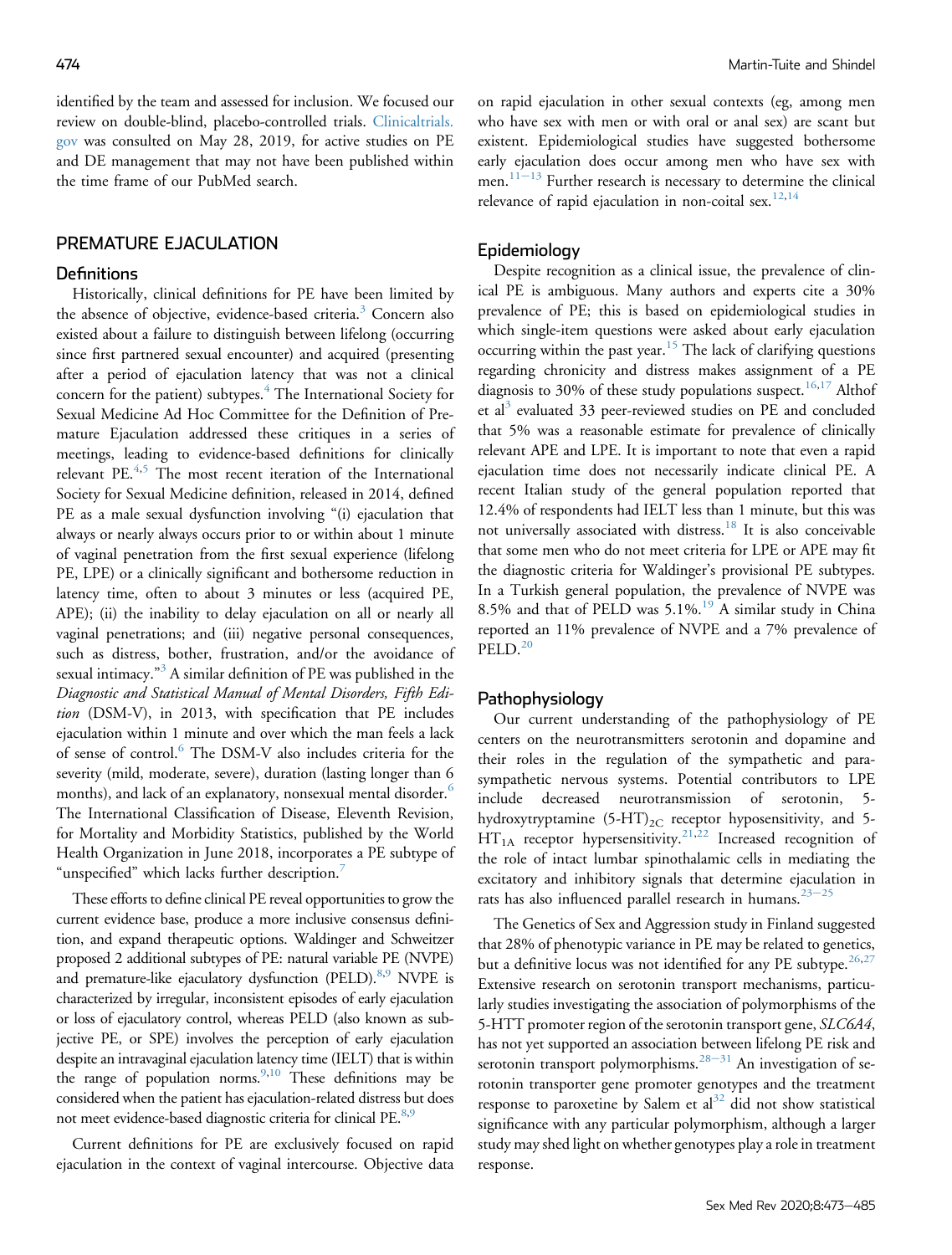A smaller body of research on tandem repeats of the dopamine transporter gene, DAT1, using the same Finnish dataset found that the 10R10R genotype was associated with fewer thrusts prior to ejaculation but not a significantly shorter ejaculation latency time.<sup>[33](#page-9-1)</sup> Additional research by Jern et  $al<sup>34</sup>$  on the association between dopamine and ejaculation in a separate study population with 149 patients with PE did not discover additional polymorphisms associated with  $PE.^{34}$  $PE.^{34}$  $PE.^{34}$  A single study using the Finnish dataset identified a significantly elevated risk for PE with a polymorphism of the oxytocin receptor gene,  $OXTR$ .<sup>[35](#page-9-3)</sup>

Ejaculation latency may be influenced by genetics, but the effect may be minor and/or present in only a minority of men.<sup>26</sup> Future studies should expand to other racial and ethnic groups; it is important that future study populations fulfill criteria for Hardy-Weinberg equilibrium.<sup>[36](#page-9-4)</sup>

Historical data have suggested that PE is also associated with lower urinary tract symptoms, chronic pelvic pain syndrome, tactile hypersensitivity, erectile dysfunction, and hormonal perturbations such as hyperthyroidism or testosterone disorders. The evidence supporting these associations is not particularly robust, but assessment for these disorders is reasonable as a step in clinical management.<sup>[3](#page-8-2)</sup>

# TREATMENT

Contemporary management of PE may be classified into 3 primary categories: (i) sexual and behavioral therapy, (ii) pharmacotherapy, and (iii) procedural interventions.

#### Sexual and Behavioral Therapy for PE

Sex therapy (individual, couple, or group) is an established management option for PE. $37-39$  $37-39$  $37-39$  Psychotherapy may be useful as monotherapy or in conjunction with biomedical treatment for PE.<sup>[37](#page-9-5)</sup> The primary aim of most psychotherapy for PE is management of psychological barriers or interpersonal factors that precipitate, prolong, or result from PE.[37](#page-9-5) Another common aim of this therapy involves building and enhancing sexual skills related to slowing or halting progressive arousal; an early example of this is the squeeze technique, an exercise first introduced by Masters and Johnson centered on compressing the penis to halt rapidly progressive arousal. $40$ 

Psychotherapeutic interventions for PE with exercises have shown an 8-fold increase in IELT as well as satisfaction with therapy in comparison to control groups. $41$  However, the current evidence base for psychotherapy and appropriate exercises is inconclusive due to wide variation in definition and study methodology. $42-44$  $42-44$  $42-44$  Sexual therapy may also be inaccessible for many men due to cost or logistical issues; online therapy options may be useful in the future, given the preliminary success of similar platforms for treatment of erectile dysfunction  $(ED)^{45}$  $(ED)^{45}$  $(ED)^{45}$ .

Physical therapy (PT), another approach for PE, requires time-intensive training with specialized professionals.<sup>[46](#page-9-10)</sup> Although the therapeutic protocols differ among studies on PT, approaches generally reinforce awareness and selective contraction of pelvic floor muscles (eg, ischiocavernosus, bulbospongiosus) involved in erection and ejaculation. The intention is to help men recognize and control the ejaculatory reflex through repeated PT sessions.  $47-49$  $47-49$  $47-49$ 

Results of PT for PE are variable across studies. La Pera et al<sup>48</sup> reported resolution of symptoms in 43 of 78 patients with LPE (55%) following extended PT, and Pastore et  $al<sup>4</sup>$  reported an increase in mean IELT from 39.8 seconds to 146.2 seconds after PT in 40 men with LPE. As summarized in a new meta-analysis of pelvic floor rehabilitation for PE and ED by Myers and Smith, <sup>[46](#page-9-10)</sup> these published studies for PE have low to moderate methodological quality given the lack of available detail regarding study design or a lack of comparator. More recently, Rodriguez et al<sup>[50](#page-9-13)</sup> published results of a small randomized control trial of 35 men with an analogous therapy focused on the external urethral sphincter. A significant increase in self-reported IELT (from 70.13 seconds to 166.63 seconds) occurred only in the 18 patients who completed treatment with the aid of a masturbation device. To date, only weak evidence suggests that physical therapy interventions for PE are successful, but risks appear low. Accessibility and cost are the primary barriers to this form of therapy for PE.

Acupuncture, a form of traditional Chinese medicine thought to act by neuromodulation through tissue stimulation, has been studied for PE. A randomized controlled study of 120 patients comparing acupuncture, sham acupuncture, and dapoxetine showed an increase in IELT  $(44.3-87.2$  seconds) in the 29 patients receiving acupuncture. Acupuncture was not superior to dapoxetine but had a favorable side effect profile, with no adverse effects reported. $51$ 

### Pharmacotherapy for PE

Selective Serotonin Reuptake Inhibitors

The off-label use of selective serotonin reuptake inhibitors (SSRIs), particularly paroxetine  $10-40$  mg, sertraline  $50-200$ mg, fluoxetine  $20-40$  mg, and citalopram  $20-40$  mg, is a first-line management strategy for lifelong and acquired PE.<sup>[3](#page-8-2),[52](#page-9-15)</sup> This well-studied class of drugs enhances serotonergic activity and is associated with delay in ejaculation and orgasm, an adverse event in initial studies of these drugs for management of depression that has been capitalized on for management of  $PE.^{53}$  $PE.^{53}$  $PE.^{53}$ 

Prior reviews have established daily-dose paroxetine as a superior SSRI for PE management; across studies there was a mean 1,492% increase in IELT in men taking paroxetine.<sup>[54](#page-9-17)</sup> Other SSRIs with demonstrated efficacy included sertraline (mean 790% IELT increase) and fluoxetine (mean 295% IELT in-crease).<sup>[54](#page-9-17)</sup> A 2019 systematic review and meta-analysis of 19 randomized controlled trials investigating paroxetine for PE confirmed that this agent is more efficacious than at least 2 other SSRIs (fluoxetine and escitalopram) in the treatment of PE.<sup>[55](#page-9-18)</sup> Four randomized controlled trials (RCTs) comparing paroxetine and fluoxetine gave a between-group difference of 0.54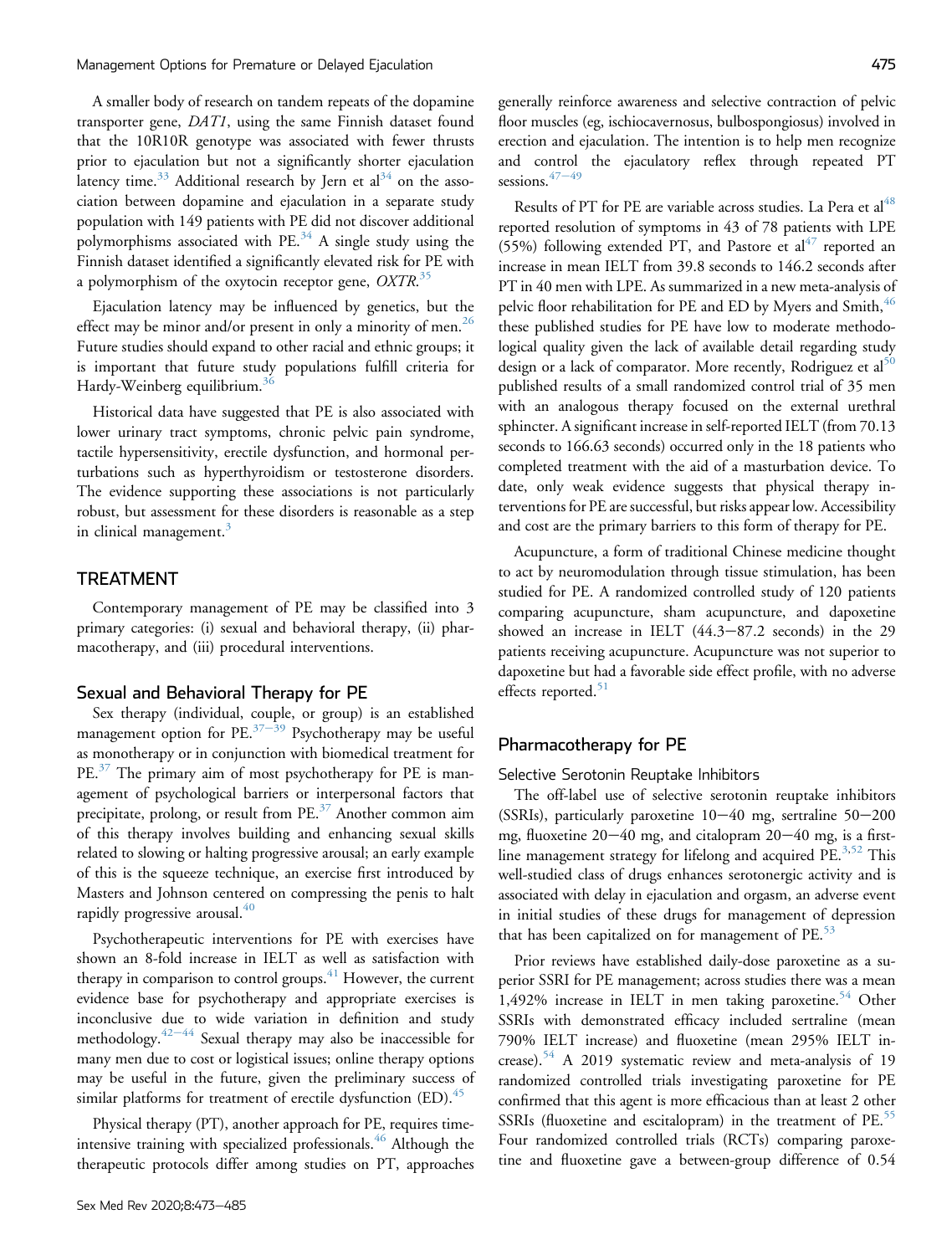(95% CI, 0.07-1.02;  $P = .02$ ) favoring paroxetine, suggesting that paroxetine more strongly extended IELT compared to fluoxetine.<sup>[55](#page-9-18)</sup> This analysis cites a single RCT of 100 men in Egypt that meets criteria for comparing paroxetine with escitalopram; however, the original RCT showed no significant difference between the SSRIs for any relevant parameter, including IELT.<sup>[56](#page-9-19)</sup> A more recent systematic review and meta-analysis by Zhang et al<sup>[55](#page-9-18)</sup> reported that there was no statistically significant difference in IELT for paroxetine in comparison to sertraline (4 pooled RCTs), tramadol (3 RCTs), dapoxetine (1 RCT), phosphodiesterase-5 inhibitors (PDE5is; 3 pooled RCTs), lidocaine gel (1 RCT), or behavior therapy (1 RCT). Across the 4 pooled RCTs comparing paroxetine and sertraline, paroxetine was shown to be more effective, yet the difference in IELT was not significant.<sup>[55](#page-9-18)</sup>

We can conclude from these data that numerous SSRIs (taken daily or on-demand after a 1-month loading dose) are viable options for management of PE. Because paroxetine is superior or non-inferior to other available SSRIs, it should be considered as an agent of choice barring contraindications to its use.<sup>[3](#page-8-2)</sup> Common adverse effects of SSRIs include fatigue, yawning, nausea, and diarrhea, with resolution within 2 to 3 weeks. $57$ 

Dapoxetine is an SSRI with a short half-life of 19 hours that has been approved in many countries for on-demand treatment of PE. Dapoxetine is taken at doses of 30 mg and 60 mg 1 to 3 hours prior to sexual intercourse.<sup>[57](#page-9-20),[58](#page-9-21)</sup> An integrated analysis of 5 phase III trials involving 6,081 men showed a 2.5- to 3-fold increase in IELT with both dosages of dapoxetine.<sup>[58](#page-9-21)</sup> Adverse effects reported in these phase III trials include nausea (17.3%), diarrhea (9.4%), headache (7.9%), somnolence (3.9%), fatigue (3.9%), and insomnia  $(3.8\%)$ .<sup>[58](#page-9-21)</sup> McMahon et al<sup>58</sup> found rare severe effects related to sexual function (eg, erectile dysfunction in 2.6% of participants using dapoxetine 60 mg prn) and no notable changes in mood.

Additional evidence published since these trials has supported the safety and tolerability of dapoxetine. In a 3-period crossover study of 23 healthy subjects, Kim et al<sup>59</sup> found no interaction and no adverse events between dapoxetine 60 mg and the PDE5i udenafil 200 mg. A larger observational study of 10,028 men with PE, which enrolled 6,712 men with dapoxetine 30 mg or 60 mg, found a lower overall incidence of adverse events (12.0%) compared to the earlier phase III trials, with nausea (3.1%) and headache (2.6%) being the most common adverse events among dapoxetine users.<sup>[60](#page-9-23)</sup> DA-8031, a novel SSRI developed in order to produce a more tolerable and efficacious SSRI for PE, failed in human trials.<sup>[61,](#page-9-24)[62](#page-10-0)</sup>

#### Tricyclic Antidepressants

Clomipramine, a mixed serotonin-norepinephrine reuptake inhibitor, has been shown to be efficacious (4- to 6-fold increase in IELT) and safe in off-label daily or on-demand use.<sup>[54,](#page-9-17)[63](#page-10-1)</sup> At dosages of 12.5 to 50 mg, clomipramine enhances both

serotonergic and noradrenergic transmission through the inhibition of transmitter reuptake into presynaptic neurons. $63$ Consistent with prior research, a recent multicenter, randomized, double-blind study on clomipramine 15 mg in 159 men in Korea found a significant fold change in IELT in comparison to placebo (4.40 vs 2.68;  $P < .05$ ). Nausea (15.7%) and dizziness  $(4.9\%)$  were the most common adverse effects.<sup>[64](#page-10-2)</sup>

# Topical Anesthetics

Local anesthetics with evidence of efficacy in treatment of PE include lidocaine, prilocaine, and benzocaine. These medications are available in gel, cream, or spray forms for application to the glans penis 5 to 10 minutes prior to sexual intercourse. Anesthetics reduce the sensitivity of the glans penis with the aim to partially inhibit the reflex arc involved in ejaculation.<sup>[3](#page-8-2)</sup> Previous evidence on mixed lidocaine-prilocaine sprays from a randomized sample of 300 men across Europe suggested a 6.3-fold IELT increase.<sup>[65](#page-10-3)</sup> In comparison to placebo, the anesthetic spray was associated with significant improvements in ejaculation control (7-point difference) and satisfaction (6-point difference) as assessed by the Index of Premature Ejaculation.<sup>[65](#page-10-3)</sup> Studies on lidocaine-prilocaine spray for  $PE$  are ongoing.  $66$ 

A 2016 systematic review and meta-analysis of anesthetics highlighted 2 RCTs ( $N = 49$ ) showing a pooled mean difference of 6.44 for IELT when comparing lidocaine-prilocaine cream to placebo.[67](#page-10-5) One RCT of 144 men found lidocaine gel to be more effective than paroxetine (between-group difference of 0.83 minutes) and sildenafil (between-group difference of 1.53 minutes), but not compared to tramadol (between group-difference of 1.21 minutes).[68](#page-10-6) Common effects of anesthetics in studies include mild loss of sensitivity with numbness and increased genital irritation in partners.  $65,68,69$  $65,68,69$  $65,68,69$  Carson and Wyllie<sup>69</sup> reported ED (5.4%), penile hypoesthesia (5.4%), and vulvovaginal burning in partners (7.8%) as side-effects of this therapy. It is recommended that men wipe away anesthetic prior to sexual activity to minimize the potential for severe numbness and/or partner irritation; condom use may also be considered to minimize partner transfer.

# Phosphodiesterase-5 Inhibitors

PDE5is are primarily used for the management of ED but have also been used off-label for PE as monotherapy or as an adjunct to SSRIs. $3,52$  $3,52$  PDE5 is selectively inhibit cyclic guanosine monophosphate-specific phosphodiesterase type 5. In the context of PE, these drugs may play a role in reducing performance anxiety and enabling men to focus on modulating arousal with less fear of losing their erection. $57,70,71$  $57,70,71$  $57,70,71$  A recent metaanalysis of 15 RCTs showed variable results, highlighting the lack of evidence and significant between-trial heterogeneity for 6 RCTs in which PDE5is were combined with SSRIs.<sup>[72](#page-10-10)</sup> Supportive findings in a comparative study of 150 men with LPE found a 145% increase in IELT for tadalafil and paroxetine in combination vs  $94\%$  increase for paroxetine alone.<sup>[73](#page-10-11)</sup> Despite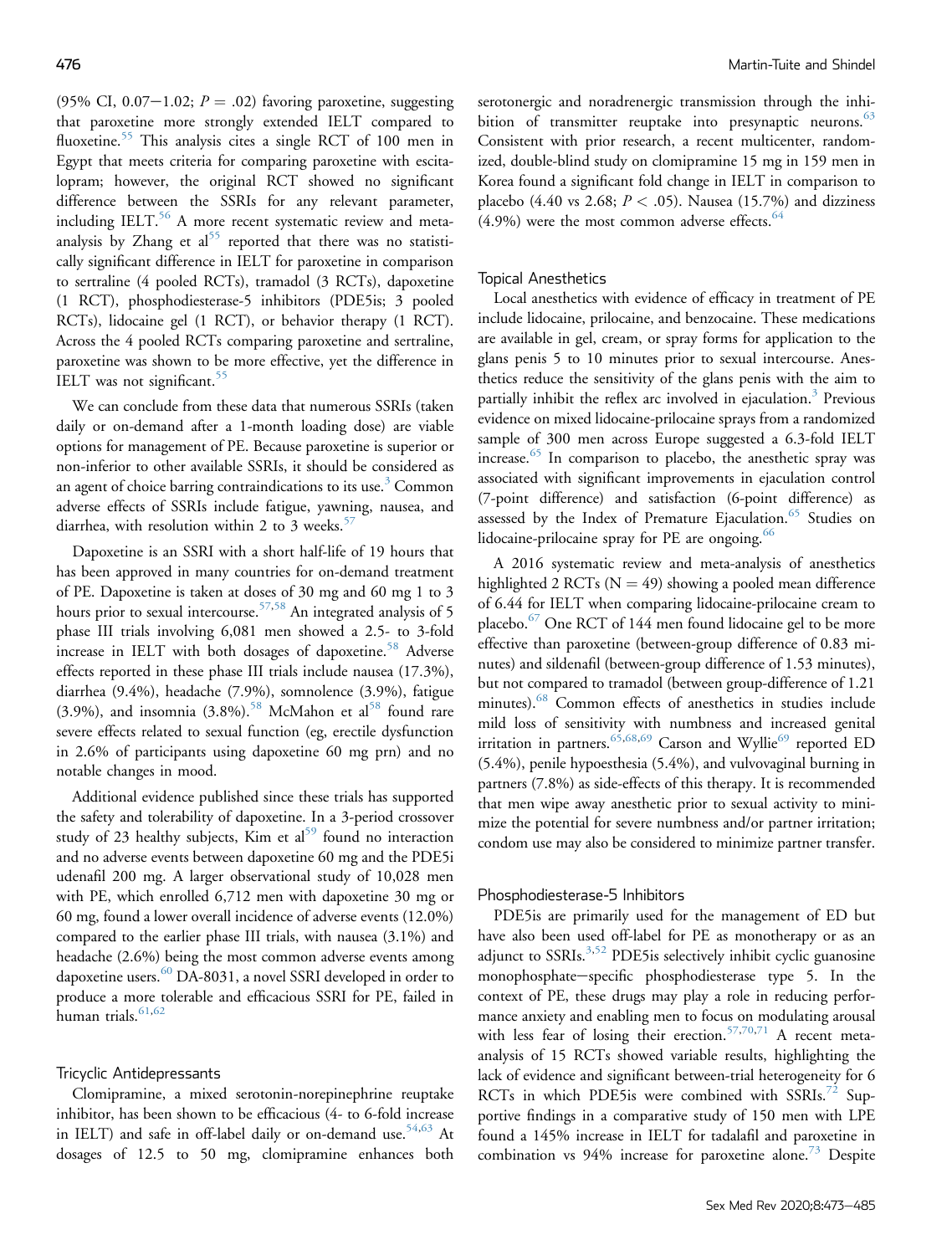mixed results in improving IELT, PDE5is have shown improvement compared to placebo in ejaculatory confidence (2.2 vs 1.9), ejaculatory control (1.8 vs 1.5), and sexual satisfaction (3.1 vs 2.8) on the Index of Premature Ejaculation question-naire.<sup>[74](#page-10-12)</sup> Adverse effects of PDE5is in PE management include headache (15%), flushing (15%), and dyspepsia  $(5\%)$ .<sup>[74](#page-10-12)</sup>

#### Tramadol

The opiate analgesic tramadol has been extensively studied for PE treatment, as its dual activation of opioid receptors and inhibition of serotonergic and noradrenergic reuptake suggests strong potential efficacy as a PE treatment.<sup>[75](#page-10-13),[76](#page-10-14)</sup> A meta-analysis of RCTs  $(N = 721)$  found a pooled mean difference in IELT of 1.24 minutes when comparing tramadol to placebo. Tramadol was not conclusively superior to paroxetine, sildenafil, or topical anesthetics.<sup>75</sup> Tramadol appears to be an efficacious treatment, but given its opiate-like properties some experts have expressed concern about its potential for abuse or addiction.<sup>75,[76](#page-10-14)</sup> Other significant adverse effects of opiates in humans include ED, constipation, nausea, headache, somnolence, and serotonin syndrome.<sup>[75](#page-10-13)</sup>

### Other Pharmacotherapy

A study of on-demand oral caffeine consumption (100 mg 2 hours before intercourse) by mouth in 40 men demonstrated significant post-treatment difference in IELT (314 vs 144 seconds) and sexual satisfaction (97 vs 77 on the index of sexual satisfaction) despite an unclear mechanism of action.<sup>[77](#page-10-15)</sup> The eugeroic drug d-modafinil has been explored for on-demand use in the context of LPE given its propensity to decrease dopami-nergic and increase serotoninergic activity.<sup>[78,](#page-10-16)[79](#page-10-17)</sup> A recent case report of modafinil with one individual saw an increase in IELT from 40 seconds to 15 minutes, a 2-point improvement in ejaculatory control on the Premature Ejaculation Profile questionnaire, as well as few adverse effects beyond initial dyspepsia and insomnia. Large-scale studies are required to establish whether this drug may be a viable option for PE management.<sup>[79](#page-10-17)</sup>

## Investigational Pharmacotherapies for PE

A novel class of treatments under investigation for PE are oxytocin antagonists, particularly those that selectively impact central oxytocin receptors.<sup>3,[80](#page-10-18)</sup> Double-blind, placebo investigations of epelsiban, an oxytocin antagonist, at 50 mg and 150 mg have found favorable safety profiles but only minor increases in IELT  $(0.59-0.69$  minutes for 150 mg).<sup>[81](#page-10-19)</sup> The most common adverse effect was headache.<sup>[81](#page-10-19)</sup> A randomized placebo-controlled trial of cligosiban, another oxytocin receptor antagonist, indicated that 44% of treated patients reported improvement compared to 11% of placebo-treated patients. Mean IELT increased 3.6-fold in treated men  $(95\%$  CI, 2.2 $-5.0$ ) compared to 1.8-fold in men given placebo. As of this writing, these data were reported on [clinicaltrials.gov](http://clinicaltrials.gov) but have not been subjected to external peer review.<sup>[82](#page-10-20)</sup>

Resiniferatoxin, a naturally occurring chemical that serves as a chemical analog to capsaicin, has been studied as a possibility for PE treatment, given its ability to reduce the sensitivity and excitability of peripheral sensory nerves through the secretion of the polypeptide substance  $P^{83}$  $P^{83}$  $P^{83}$ . An initial placebo-controlled study in 41 patients showed significant increases in mean IELT  $(1.29-4.55$  minutes) only in participants with concomitant redundant prepuce ( $n = 11$ ).<sup>[83](#page-10-21)</sup> Adverse effects of discomfort and dysuria were reported but not quantified.<sup>[83](#page-10-21)</sup>

Injection of botulinum-A toxin (0.5 or 1 unit) into the bulbospongiosus muscle of 22 rats significantly increased latency to ejaculation when compared to a saline vehicle. $84$  A phase II multicenter study of this agent in humans was discontinued as of October 2018.<sup>[85](#page-10-23)</sup> Intracavernosal injection therapy with vasodilators such as phentolamine and/or papaverine (common therapies for ED) has not shown efficacy for PE, although such treatment does facilitate maintenance of erections even after ejaculation.<sup>86</sup>

# Procedures for PE

A study of hyaluronic acid injection into the glans penis was performed in 30 men with PE with initial IELT improvement  $(34-120$  seconds) that decreased over time.<sup>[87](#page-10-25)</sup> Selective dorsal neurectomy, a form of penile nerve ablation to reduce glans hy-persensitivity recently investigated by Liu et al,<sup>[88](#page-10-26)</sup> produced a significant increase in IELT of 218.7 seconds from baseline in a subgroup of 48 men with LPE with few postoperative complications. This study population is notable for all participants initially presenting for circumcision due to redundant foreskin, which may limit the generalizability of this study.<sup>[88](#page-10-26)</sup> Surgical procedures for PE should be considered with caution due to their potentially irreversible nature; these are likely best performed in a clinical trial setting.

# DELAYED EJACULATION

Delayed ejaculation is poorly understood and ambiguously defined. Typically, the term DE is used to describe delay of both ejaculation and orgasm. Current definitions highlight personal distress from inability to ejaculate despite sufficient stimulation and desire.<sup>89[,90](#page-10-28)</sup> The DSM-V criteria for DE include delayed ejaculation/orgasm for approximately  $75-100\%$  of sexual ac-tivity with a partner for at least [6](#page-8-5) months. $6$  Similar to PE, there are distinctions among lifelong, acquired, and situational DE.<sup>[6](#page-8-5)</sup> In these suggested guidelines, there is no strong evidence base for a specific time demarcation for DE. An empiric time-based definition of IELT of 25 minutes or more, corresponding to 2 standard deviations above the mean derived from populationbased studies, has been proposed for  $DE<sup>53</sup>$  $DE<sup>53</sup>$  $DE<sup>53</sup>$  A prevalence of about 1% for lifelong DE and around 4% for acquired DE has been estimated, but the evidence basis is limited.<sup>8</sup>

The etiology of DE includes both biological and psychological factors. Biological factors may include nerve lesions, congenital urogenital duct abnormalities, hypothyroidism, and systemic disorders such as diabetes mellitus, spinal cord injury, or multiple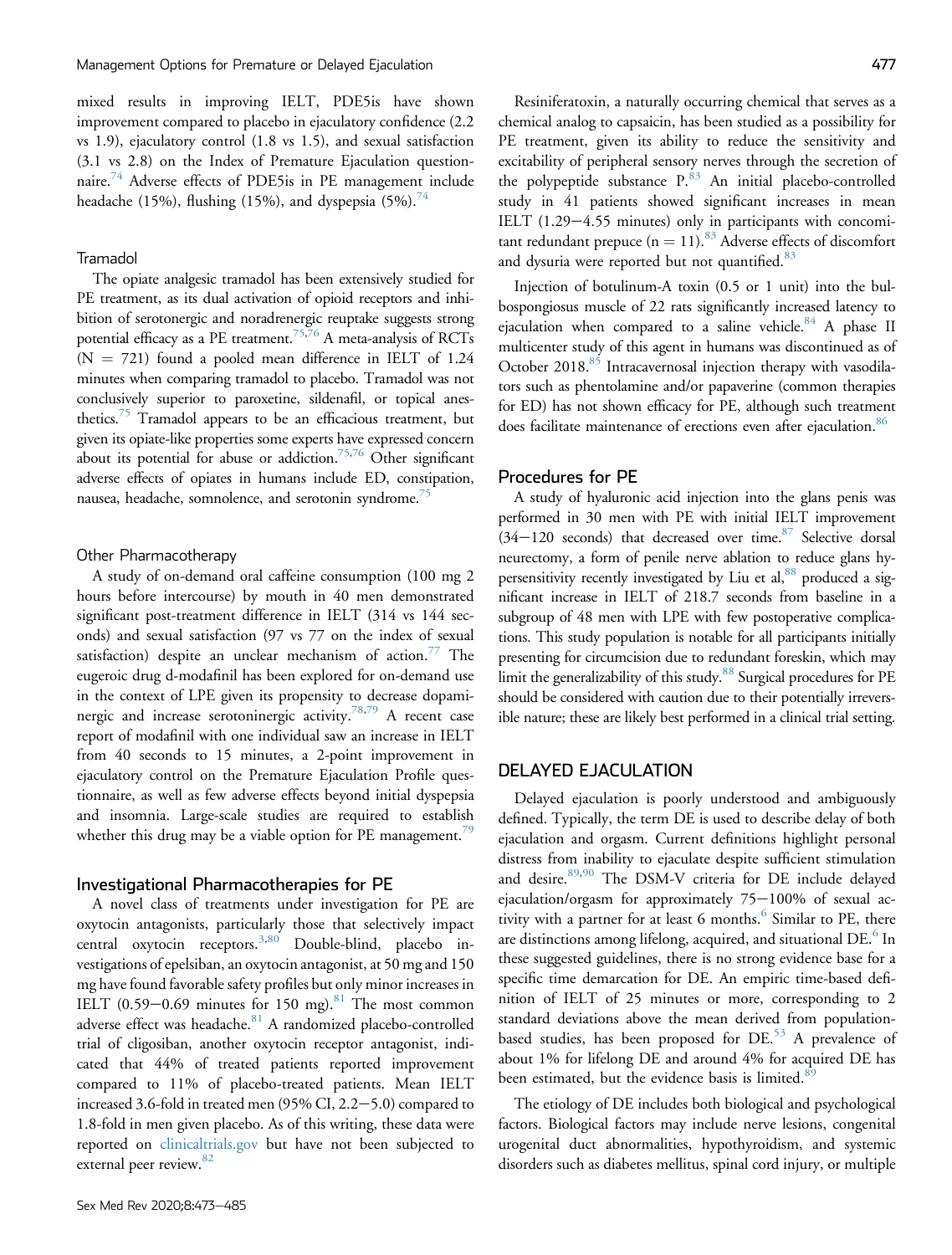sclerosis, which may lead to neuropathy.<sup>[57,](#page-9-20)[91](#page-11-0)</sup> Age and associated declines in testosterone, tactile sensitivity, and tissue atrophy may also play a role.<sup>[90](#page-10-28)</sup> Medications, particularly antidepressants (SSRIs), antipsychotics, and opioids may contribute. Psychological causes of DE involve conflicting feelings, fear, and/or anxiety manifesting during sexual activity due to histories of repression, trauma, abuse, or previous performance difficulties.<sup>[90](#page-10-28)</sup> Perelman and Rowland $92$  proposed that idiosyncratic masturbation (masturbation techniques that produce stimulus intensity that is difficult to replicate in a sexual encounter with a partner) or desire for stimuli that are not provided by the current partner (eg, paraphilic interests) may also be a risk factor for  $DE$ .<sup>[92](#page-11-1)</sup>

Management of DE focuses on understanding current medications, conditions, and exposures; modifying lifestyle and sexual habits that may affect ejaculation; and encouraging exploration of interpersonal and psychological issues that affect sexual relationships. Contemporary treatment for DE relies on evidence from 3 domains: (i) psychological and sexual therapy, (ii) pharmacotherapy, and (iii) other approaches. Treatment specific to anejaculation is noted within these domains.

# Psychological and Sexual Therapy for DE

Psychotherapy as a primary approach to DE management focuses on personalized assessment of individual and relationship issues influencing ejaculation. Despite a limited evidence base, common approaches to psychotherapy for DE aim to destigmatize the condition, promote communication with partners, provide appropriate sex education, and reduce overall anxiety related to sexual activities. The intention of these interventions is to help the patient successfully reach ejaculation and orgasm, but adaptation and acceptance are also acceptable goals. $89,92,93$  $89,92,93$  $89,92,93$  Efforts can be encouraged between willing patients and partners to engage in role playing activities and/or incorporating alternative sexual prac-tices.<sup>[57](#page-9-20)</sup> Part of this therapeutic approach to DE can involve individual work through masturbatory retraining, an activity designed to condition men to respond sexually to stimuli they are likely to encounter with partnered sex. Men with DE can adjust personal techniques, amount of friction, and overall pace of masturbation in a lower demand setting as a form of preparation for sexual activities with partners.<sup>[90](#page-10-28)</sup> Some men may require advice on limiting fre-quency of masturbation and concomitant use of erotic materials.<sup>[90](#page-10-28)</sup> The success of psychotherapy for DE remains difficult to quantify given the lack of standardization of terminology and endpoints and absence of large-scale studies.

# Pharmacotherapy for DE

#### **Cabergoline**

Cabergoline is a dopamine-2 receptor agonist and  $5-HT_{2B}$  receptor agonist used in the setting of hyperprolactinemia to suppress prolactin levels via dopamine receptors.<sup>93</sup> Given the role of dopamine in ejaculation, cabergoline has been studied as a treatment for DE. In an early study with 10 healthy men, administration of cabergoline 0.5 mg decreased serum prolactin levels and improved sexual drive (as measured by the acute sexual experience scale designed by the study researchers), and increased prolactin levels induced by protirelin (a synthetic analog to thyroid-stimulating hormone) led to extended ejaculation latency (without specification by how much).  $^{94}$  A retrospective pilot analysis of 131 men with DE and anorgasmia given cabergoline 0.5 mg twice weekly showed subjective improvement in orgasm in two-thirds (66.4%) of par-ticipants; ejaculation latency time was not explicitly quantified.<sup>[95](#page-11-4)</sup> Adverse effects of cabergoline were not reported in these studies, but at therapeutic levels this medication has been associated with nausea, headache, and gastrointestinal upset.<sup>95</sup> Cabergoline also carries a risk of cardiac valve regurgitation (incidence rate ratios of 4.58-4.90 when compared to other anti-Parkinsonism drugs) noted from 13 collected studies examining extended use of caber-goline in patients with Parkinson's disease.<sup>[96](#page-11-5)</sup> Further research, ideally with placebo control, is needed with to determine the efficacy and safety in DE patients.

### Alpha<sub>1</sub>-Adrenergic Agonists

Agents with  $\alpha_1$ -adrenergic activity, such as pseudoephedrine, midodrine, imipramine, and ephedrine, have been investigated for treatment of abnormalities of ejaculation given the presence of  $\alpha_1$  receptors across the urogenital system.<sup>[93](#page-11-2)</sup> Alpha<sub>1</sub>-adrenergic agents lead to smooth muscle contraction of the vas deferens and prostate, promoting ejaculation.<sup>[93](#page-11-2)</sup> Studies of  $\alpha$  agonists for DE or anejaculation due to spinal cord injury (SCI) have been completed with midodrine  $(7.5-30$  mg) in combination with penile vibratory stimulation for enhanced autonomic stimulation, with 102 of 158 participants (64.5%) experiencing ejacu-lation.<sup>[97](#page-11-6)</sup> A smaller study of patients with SCI and anejaculation  $(N = 20)$  did not replicate earlier findings, as only one patient using midodrine experienced ejaculation.<sup>[98](#page-11-7)</sup> Although Soler et al $97$  did not discuss adverse effects of these agents, Leduc et al<sup>[98](#page-11-7)</sup> noted a mean elevation of 16.2 mm Hg in systolic blood pressure in the 10 participants using midodrine but no adverse effects of elevated blood pressure.<sup>[97,](#page-11-6)[98](#page-11-7)</sup> As the majority of studies to date have focused on ejaculation (not necessarily orgasm) and men with SCI, the role of these drugs in non-SCI men with generalized DE remains ambiguous.

#### Bupropion

Buproprion is an atypical antidepressant that inhibits dopamine and norepinephrine reuptake. Rat studies show that high doses of buproprion enhance epididymal tract contractions and facilitation of ejaculation, likely due to inhibition of norepi-nephrine reuptake.<sup>[99](#page-11-8)</sup> A 2011 study of 150 mg bupropion-SR in 19 men with lifelong DE showed a significant decrease in mean IELT from 30.6 to 22.8 minutes, as well as improved control over ejaculation reported by 4 patients.<sup>[100](#page-11-9)</sup> Adverse effects of buproprion reported in this small study include dry mouth (21.1%), headache (15.8%), and nausea (15.8%).<sup>[100](#page-11-9)</sup>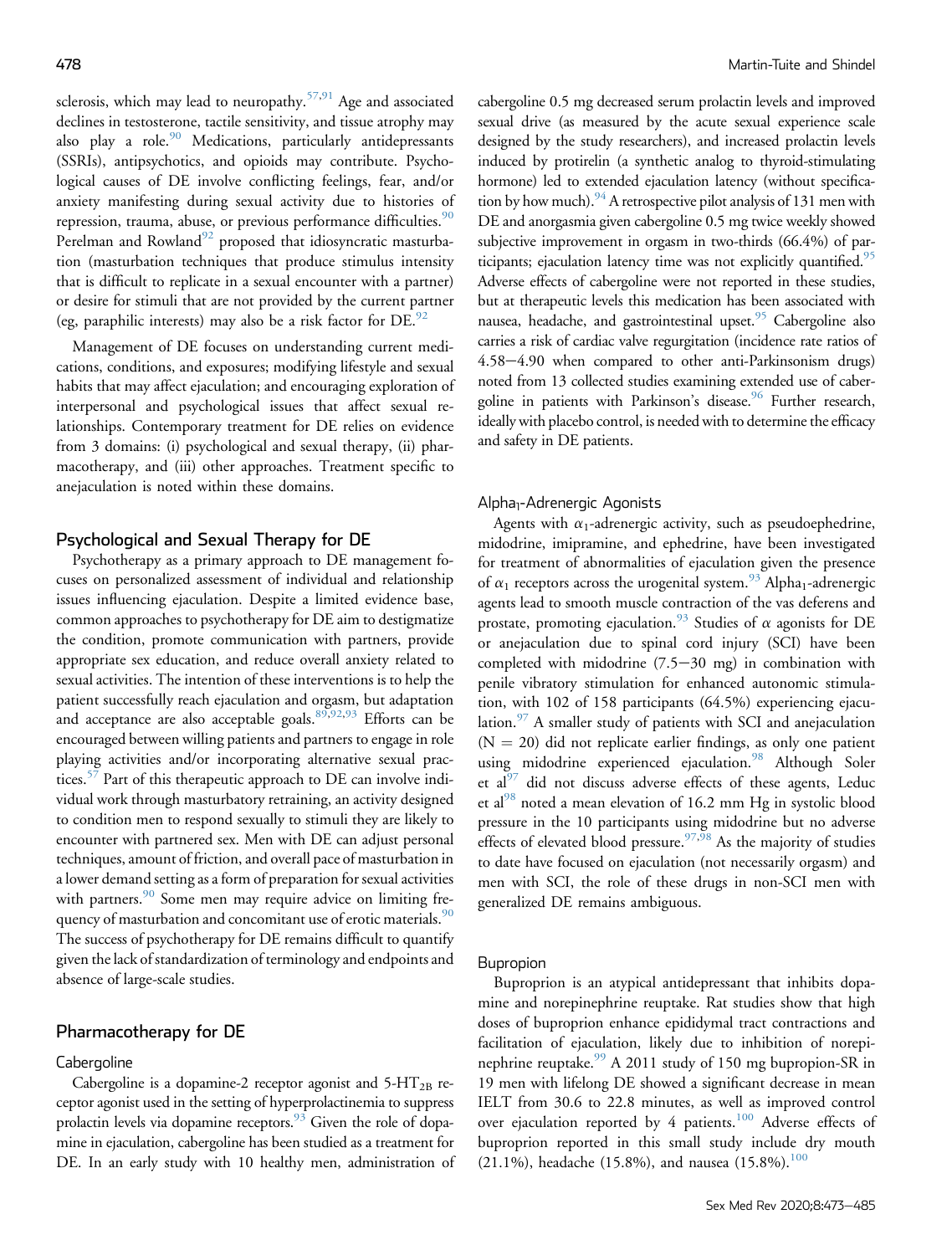#### Buspirone

Buspirone is a dopamine-2 receptor agonist and  $5-HT<sub>1A</sub>$  receptor antagonist that is thought to reduce the threshold required for ejaculation primarily through decreased serotonergic activity.<sup>[101](#page-11-10)-[103](#page-11-10)</sup> Early retrospective research with 39 men living with depression showed limited improvement in sexual dysfunction in 11 of 16 men with likely SSRI-induced sexual dysfunction (incorporating complaints of reduced libido and delayed orgasm), but the nature of improvement was not dis-closed.<sup>[104](#page-11-11)</sup> In a study population of 117 men and women taking SSRIs for depression in which 40% of participants reported one component of sexual dysfunction (reduced libido, ejaculatory dysfunction, or orgasmic function), Landen et al<sup>[105](#page-11-12)</sup> found improvement of orgasmic function for 58% of participants with buspirone  $20-60$  mg, although the effect was more pronounced in women. Given the limited population of 12 men with orgasmic dysfunction in this study, with only few men reporting improvement in orgasmic function with buspirone, these data must be interpreted with caution. Adverse effects of buspirone include drowsiness and dizziness.<sup>[105](#page-11-12)</sup>

#### **Oxytocin**

Oxytocin is a naturally occurring neuropeptide known to mediate physiologic ejaculation. $93$  Two studies limited to healthy men (without sexual dysfunction) administered oxytocin prior to masturbation have been performed. Walch et al<sup>[106](#page-11-13)</sup> exposed 49 healthy men to 16 IU of oxytocin intranasally prior to masturbation but did not find a statistically significant difference in time to ejaculation in comparison to 49 control participants. A smaller crossover study of 10 healthy men exposed to 24 IU of oxytocin vs placebo and prompted to masturbate reported that ejaculation latency was 1 minute shorter in the oxytocin-treated patients (5.3 vs 6.3 minutes).<sup>[107](#page-11-14)</sup> Given that these studies were performed in healthy men, their applicability to men with DE is unclear.<sup>[106](#page-11-13)[,107](#page-11-14)</sup> Adverse effects of intranasal oxytocin include flushing, headaches, and report of a strange taste.<sup>[106](#page-11-13)[,107](#page-11-14)</sup>

# **Testosterone**

Testosterone replacement has been studied for DE in the setting of androgen deficiency. An association has been established between hypogonadism and DE, and androgen receptors are present on urogenital smooth muscle.<sup>[108](#page-11-15)-[110](#page-11-15)</sup> One doubleblind, multicenter randomized study designed to study the role of testosterone in modulating multiple forms of ejaculatory dysfunction did evaluate for improvement in delayed ejaculation as a secondary objective.<sup>[111](#page-11-16)</sup> Testosterone (60 mg of 2% solution) administered to 66 androgen-deficient men with DE did not result in a significant improvement compared to placebo in pa-tient surveys.<sup>[111](#page-11-16)</sup> Adverse effects of testosterone in this study included 3 of 66 patients experiencing increases in hematocrit above  $54\%$ .<sup>[111](#page-11-16)</sup>

#### Bethanechol

Bethanechol has muscarinic receptor agonist activity as well as mixed adrenergic effects.<sup>[112](#page-11-17)</sup> Bethanechol 20 mg was investigated in a double-blinded study with 12 psychiatric patients living with DE induced by clomipramine. Bethanechol administration was associated with improvements in orgasmic function (as assessed by a visual analog sexual function scale) in 9 out of 10 participants who completed the study; no data were provided on ejaculation latency time.<sup>112</sup> No adverse effects were reported in this small study, although a later review of DE mentions diarrhea, cramps, and diaphoresis as potential adverse events associated with this medication.<sup>[93](#page-11-2),[112](#page-11-17)</sup>

#### Yohimbine

Yohimbine is a naturally occurring alkaloid that may facilitate ejaculation through a  $\alpha_2$ -adrenergic receptor effect (facilitating norepinephrine release) and a  $5-HT<sub>1A</sub>$  agonist effect, which is associated with reduced ejaculation latency.<sup>[113](#page-11-18)-[115](#page-11-18)</sup> A study of yohimbine 20 mg in 29 men with known orgasmic dysfunction led to successful orgasm through masturbation or sexual intercourse in 55.2% of participants; no data were provided on ejaculation la-tency time.<sup>[116](#page-11-19)</sup> Adverse effects of yohimbine include agitation, elevated blood pressure, heart palpitations, and nausea. $11$ 

#### Amantidine

Amantadine hydrochloride inhibits the N-methyl-D-aspartate receptor and reduces glutamate-mediated excitation.<sup>11</sup> Amantadine also enhances dopaminergic activity, with preliminary research in rats demonstrating increased sexual response and decreased ejaculation latency.<sup>[118](#page-11-21)–[121](#page-11-21)</sup> However, these effects have not been reproduced in human research, even in populations with antidepressant-induced orgasm dysfunction.<sup>[93](#page-11-2)</sup>

# Cyproheptadine

Cyproheptadine is a first-generation antihistamine with anti-serotonergic and anticholinergic properties.<sup>[122](#page-11-22)</sup> Animal research suggests a prosexual effect of cyproheptadine through stimulation of the vas deferens or its antiserotonergic effects.<sup>[123](#page-11-23)–[125](#page-11-23)</sup> Limited research on cyproheptadine includes a retrospective case review of 596 patients with SSRI-induced sexual dysfunction that noted improvement by 48% of 25 patients receiving cyproheptadine to reverse medication-induced sexual dysfunction.<sup>[126](#page-12-0)</sup> Adverse ef-fects include sedation and weight gain.<sup>[126](#page-12-0)</sup>

# Other Agents

Apomorphine, quinelorane, anandamide, and reboxetine have received less attention in the setting of DE management. Apomorphine has non-selective dopamine receptor agonist activity as demonstrated in rats, but has not been convincingly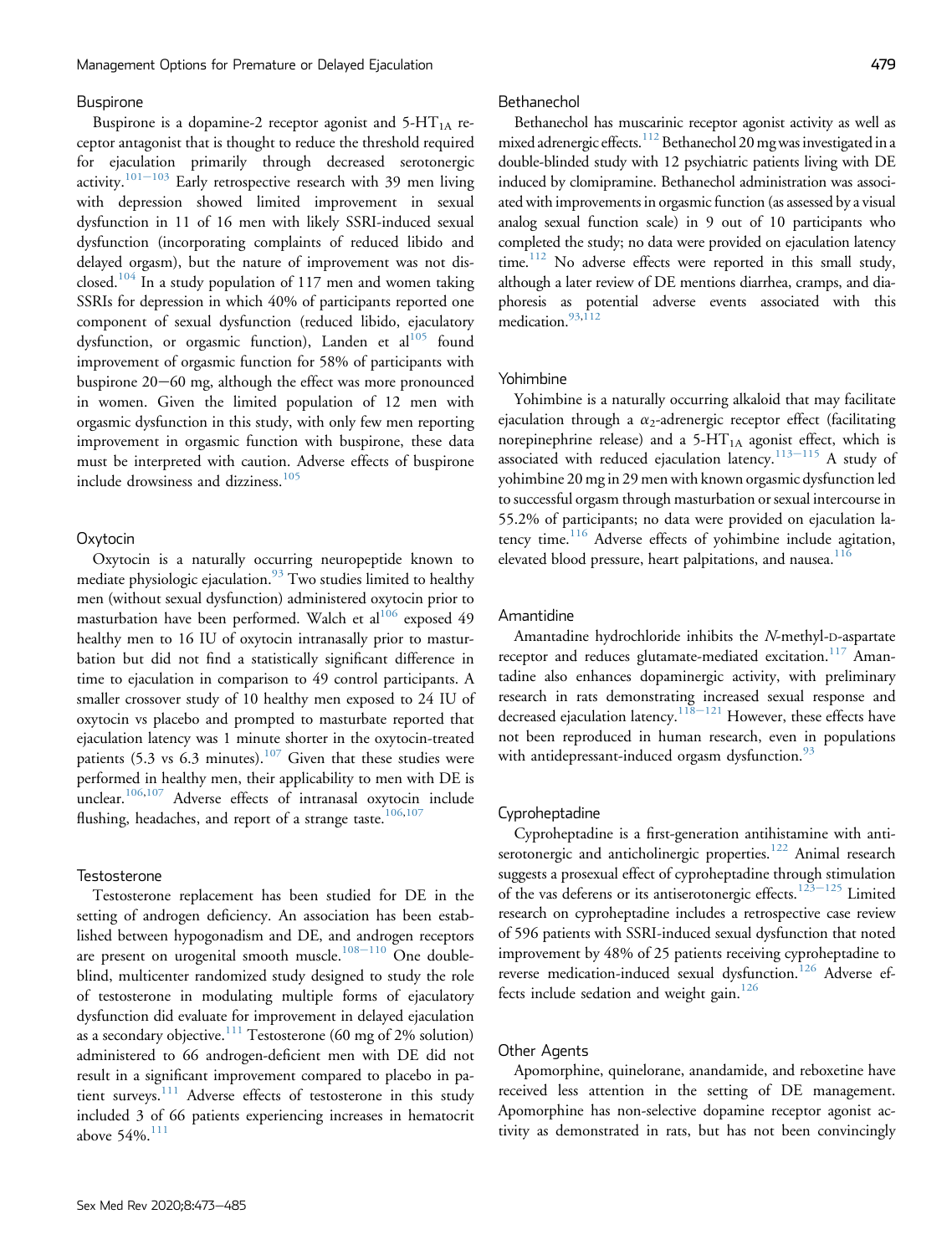studied for use in delayed orgasm.<sup>[127](#page-12-1)-[130](#page-12-1)</sup> Quinelorane has similar dopamine agonist activity, with research pointing toward a pro-ejaculatory effect in rats with the side effect of reduced erections.<sup>[131](#page-12-2)</sup> Anandamide, a cannabinoid receptor agonist, demonstrates increased acceleration to ejaculation in animal research, suggesting a further role of the endocannabinoid system in sexual behavior.<sup>[132](#page-12-3)-[134](#page-12-3)</sup> Reboxetine, a selective noradrenaline reuptake inhibitor, was found to bring about spontaneous ejaculation in a 39-year-old man with depression and has been proposed as a tool to reverse SSRI-induced DE.<sup>[135](#page-12-4)</sup>

#### Other Approaches to DE

Penile vibratory stimulation (PVS), used for sperm retrieval for men with SCI who are unable to ejaculate through masturbation or coitus, has been explored as an adjunct treatment for DE or anejaculation. Application of PVS to the ventral penis and frenulum stimulates afferent nerves involved in the ejaculatory reflex.<sup>[136](#page-12-5)</sup> In a study of 36 men with self-reported anorgasmia for at least 3 months, PVS helped 62% of participants reach orgasm in the setting of sexual intercourse based on responses to the International Index of Erectile Function.<sup>[136](#page-12-5)</sup> As mentioned previously, a study combining midodrine with PVS to increase autonomic stimulation in 158 men with SCI led to ejaculation in 64.5% of patients. $\frac{97}{2}$ 

# OTHER EJACULATORY AND ORGASMIC **DISORDERS**

Retrograde ejaculation is the reflux of some or all semen into the bladder due to the inability of the bladder neck to sufficiently close during ejaculation. This failure of the bladder neck can result from congenital anatomic abnormalities, traumatic or surgical injuries, pharmacologic side-effects, or neurovascular disruption from diabetes.<sup>[137](#page-12-6)</sup> Surgical management of retrograde ejaculation has included collagen injection into the bladder neck, which in a small study of 24 diabetic patients led to an average increase of 0.7 mL in semen volume.<sup>[138](#page-12-7)</sup> Medical management of retrograde ejaculation includes use of sympathomimetic and anticholinergic agents to enhance bladder neck tone, similar to the use of  $\alpha_1$ -adrenergic agents to promote ejaculation in DE. Early research efforts involving diabetic patients with retrograde ejaculation that tested both imipramine 25 mg twice a day and pseudoephedrine 120 mg twice a day, individually and in combination, showed successful antegrade ejaculation in 16 of 33 patients (61.5%) when using both agents.<sup>[139](#page-12-8)</sup> Recent research following 20 men with retrograde ejaculation showed that pseudoephedrine 60 mg, given every 6 hours the day prior to sperm analysis and twice the day of sperm analysis, led to some improvement in 14 (70%) patients when monitoring ejaculate volume and total sperm count in antegrade ejaculate.<sup>[140](#page-12-9)</sup>

Unpleasant or unsatisfactory sensation with ejaculation summarizes another category of disorders, including both painful ejaculation (dysejaculation) and ejaculatory anhedonia. The

prevalence of these disorders is unclear. Painful ejaculation (pain in the genitals during or immediately following ejaculation) is rare but significantly more common in patients with chronic pelvic pain.<sup>[141,](#page-12-10)[142](#page-12-11)</sup> Ejaculatory pain is associated with a range of other disorders, including sexually transmitted infections, prostate cancer, and psychological issues. When an underlying entity may be culpable, treatment should focus on the underlying cause.<sup>[141,](#page-12-10)[142](#page-12-11)</sup> Ejaculatory anhedonia is a rare condition where ejaculation proceeds without pleasure or enhanced sensation. Ejaculatory anhedonia appears most common in the setting of a hormonal or metabolic imbalance, psychological abnormality, or disruption from medications such as SSRIs.<sup>[141](#page-12-10)</sup>

POIS is a rare condition with fewer than 50 cases identified since 2002. POIS is associated with distressing somatic symptoms (eg, flu-like symptoms, fatigue, headache) occurring at or shortly after ejaculation. An autoimmune/allergic mechanism has been proposed as one potential etiology for POIS. Hormonal issues and/ or psychosomatic problems are also potentially involved. There are no established treatment options for POIS, but antihistamines or other allergy-based treatments may have utility.<sup>[143](#page-12-12)</sup>

# **CONCLUSION**

Disorders such as PE and DE remain a burden on an unknown but significant number of individuals. No unifying factor has yet been able to fully explain the etiology of either ejaculatory dysfunction, and no management strategy has been universally agreed upon as the standard of care for either disorder. Although high-quality evidence for PE pharmacotherapy has emerged, particularly regarding SSRIs and topical anesthetics, further rigorous research is necessary for any formal approval in the United States. Current evidence for pharmacologic, psychological, or alternative treatments of both PE and DE otherwise remains medium or low quality, often due to limited sample sizes or underwhelming efficacy, and the availability, uptake, and adherence of off-label treatment remains limited by significant costs and known adverse effects.

Corresponding Author: Alan W. Shindel, MD, MAS, Department of Urology, University of California, 400 Parnassus Ave, Suite 610, San Francisco, CA 94143. Tel: 415-353-2200; Fax: 415-353-2480; E-mail: [alan.shindel@ucsf.edu](mailto:alan.shindel@ucsf.edu)

Conflict of Interest: None.

Funding: None.

# STATEMENT OF AUTHORSHIP

# Category 1

- (a) Conception and Design Patrick Martin-Tuite; Alan W. Shindel
- (b) Acquisition of Data Patrick Martin-Tuite; Alan W. Shindel
- (c) Analysis and Interpretation of Data Patrick Martin-Tuite; Alan W. Shindel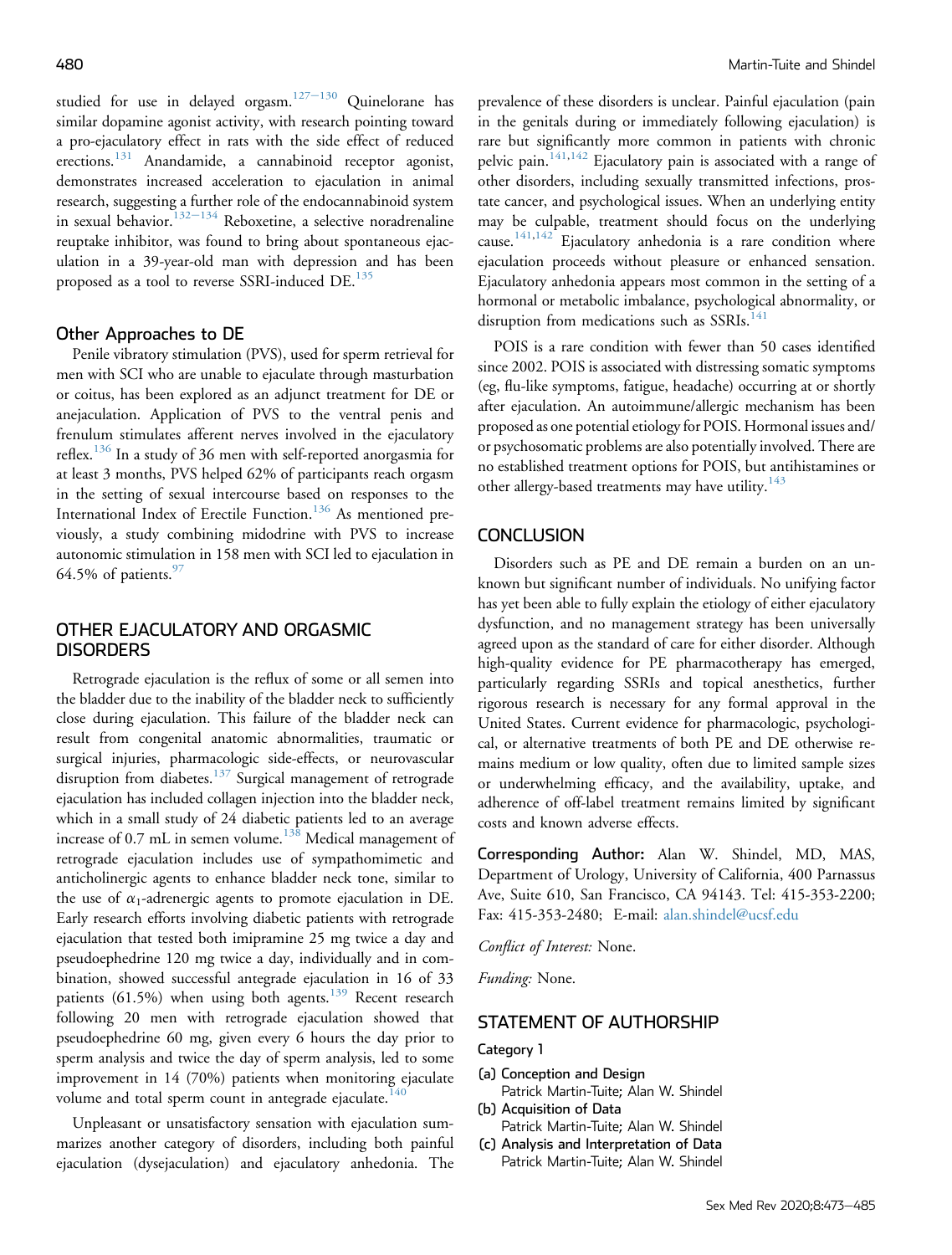# Category 2

- (a) Drafting the Article Patrick Martin-Tuite; Alan W. Shindel
- (b) Revising It for Intellectual Content Patrick Martin-Tuite; Alan W. Shindel

# Category 3

(a) Final Approval of the Completed Article Patrick Martin-Tuite; Alan W. Shindel

# <span id="page-8-0"></span>**REFERENCES**

- 1. [Alwaal A, Breyer BN, Lue TF. Normal male sexual function:](http://refhub.elsevier.com/S2050-0521(19)30095-2/sref1) [emphasis on orgasm and ejaculation.](http://refhub.elsevier.com/S2050-0521(19)30095-2/sref1) Fertil Steril 2015; [104:1051-1060.](http://refhub.elsevier.com/S2050-0521(19)30095-2/sref1)
- <span id="page-8-1"></span>2. [Balon R. Burden of sexual dysfunction.](http://refhub.elsevier.com/S2050-0521(19)30095-2/sref2) J Sex Marital Ther [2017;43:49-55.](http://refhub.elsevier.com/S2050-0521(19)30095-2/sref2)
- <span id="page-8-2"></span>3. [Althof SE, McMahon CG, Waldinger MD, et al. An update of](http://refhub.elsevier.com/S2050-0521(19)30095-2/sref3) [the International Society of Sexual Medicine](http://refhub.elsevier.com/S2050-0521(19)30095-2/sref3)'s Guidelines for [the diagnosis and treatment of premature ejaculation \(PE\).](http://refhub.elsevier.com/S2050-0521(19)30095-2/sref3) [J Sex Med 2014;2:60-90.](http://refhub.elsevier.com/S2050-0521(19)30095-2/sref3)
- <span id="page-8-3"></span>4. [Serefoglu EC, McMahon CG, Waldinger MD, et al. An](http://refhub.elsevier.com/S2050-0521(19)30095-2/sref4) evidence-based unified defi[nition of lifelong and acquired](http://refhub.elsevier.com/S2050-0521(19)30095-2/sref4) [premature ejaculation: report of the Second International](http://refhub.elsevier.com/S2050-0521(19)30095-2/sref4) [Society for Sexual Medicine Ad Hoc Committee for the](http://refhub.elsevier.com/S2050-0521(19)30095-2/sref4) Defi[nition of Premature Ejaculation.](http://refhub.elsevier.com/S2050-0521(19)30095-2/sref4) J Sex Med 2014;2:41- [59.](http://refhub.elsevier.com/S2050-0521(19)30095-2/sref4)
- <span id="page-8-4"></span>5. [McMahon CG, Althof SE, Waldinger MD, et al. An evidence](http://refhub.elsevier.com/S2050-0521(19)30095-2/sref5)based defi[nition of lifelong premature ejaculation: report of](http://refhub.elsevier.com/S2050-0521(19)30095-2/sref5) [the International Society for Sexual Medicine \(ISSM\) Ad Hoc](http://refhub.elsevier.com/S2050-0521(19)30095-2/sref5) Committee for the Defi[nition of Premature Ejaculation.](http://refhub.elsevier.com/S2050-0521(19)30095-2/sref5) J Sex [Med 2008;5:1590-1606](http://refhub.elsevier.com/S2050-0521(19)30095-2/sref5).
- <span id="page-8-5"></span>6. [APA. Diagnostic and statistical manual of mental disorders.](http://refhub.elsevier.com/S2050-0521(19)30095-2/sref6) [Fifth edition. Arlington, VA: American Psychiatric Publishing;](http://refhub.elsevier.com/S2050-0521(19)30095-2/sref6) [2013](http://refhub.elsevier.com/S2050-0521(19)30095-2/sref6).
- <span id="page-8-6"></span>7. WHO. International Classifi[cation of Diseases, 11th Revision,](http://refhub.elsevier.com/S2050-0521(19)30095-2/sref7) [for Mortality and Morbidity Statistics. Geneva, Switzerland:](http://refhub.elsevier.com/S2050-0521(19)30095-2/sref7) [World Health Organization; 2018](http://refhub.elsevier.com/S2050-0521(19)30095-2/sref7).
- <span id="page-8-7"></span>8. [Waldinger MD, Schweitzer DH. The use of old and recent DSM](http://refhub.elsevier.com/S2050-0521(19)30095-2/sref8) defi[nitions of premature ejaculation in observational studies:](http://refhub.elsevier.com/S2050-0521(19)30095-2/sref8) [a contribution to the present debate for a new classi](http://refhub.elsevier.com/S2050-0521(19)30095-2/sref8)fication of PE in the DSM-V. [J Sex Med 2008;5:1079-1087.](http://refhub.elsevier.com/S2050-0521(19)30095-2/sref8)
- <span id="page-8-8"></span>9. [Waldinger MD. Premature ejaculation: different pathophysi](http://refhub.elsevier.com/S2050-0521(19)30095-2/sref9)[ologies and etiologies determine its treatment.](http://refhub.elsevier.com/S2050-0521(19)30095-2/sref9) J Sex Marital [Ther 2007;34:1-13.](http://refhub.elsevier.com/S2050-0521(19)30095-2/sref9)
- <span id="page-8-9"></span>10. [Waldinger MD, Schweitzer DH. Differences between ICD-11](http://refhub.elsevier.com/S2050-0521(19)30095-2/sref10) MMS and DSM-5 defi[nition of premature ejaculation: a](http://refhub.elsevier.com/S2050-0521(19)30095-2/sref10) [continuation of historical inadequacies and a source of serious](http://refhub.elsevier.com/S2050-0521(19)30095-2/sref10) [misinterpretation by some European Regulatory Agencies](http://refhub.elsevier.com/S2050-0521(19)30095-2/sref10) (Part 2). [Int J Impot Res 2019;31:310-318.](http://refhub.elsevier.com/S2050-0521(19)30095-2/sref10)
- <span id="page-8-10"></span>11. [Bancroft J, Carnes L, Janssen E, et al. Erectile and ejaculatory](http://refhub.elsevier.com/S2050-0521(19)30095-2/sref11) [problems in gay and heterosexual men.](http://refhub.elsevier.com/S2050-0521(19)30095-2/sref11) Arch Sex Behav [2005;34:285-297.](http://refhub.elsevier.com/S2050-0521(19)30095-2/sref11)
- <span id="page-8-11"></span>12. [Shindel AW, Horberg MA, Smith JF, et al. Sexual dysfunction,](http://refhub.elsevier.com/S2050-0521(19)30095-2/sref12) [HIV, and AIDS in men who have sex with men.](http://refhub.elsevier.com/S2050-0521(19)30095-2/sref12) AIDS Patient [Care STDs 2011;25:341-349.](http://refhub.elsevier.com/S2050-0521(19)30095-2/sref12)
- 13. [Shindel AW, Vittinghoff E, Breyer BN. Erectile dysfunction and](http://refhub.elsevier.com/S2050-0521(19)30095-2/sref13) [premature ejaculation in men who have sex with men.](http://refhub.elsevier.com/S2050-0521(19)30095-2/sref13) J Sex [Med 2012;9:576-584.](http://refhub.elsevier.com/S2050-0521(19)30095-2/sref13)
- <span id="page-8-12"></span>14. [Vansintejan J, Janssen J, Vandevoorde J, et al. The Gay Men](http://refhub.elsevier.com/S2050-0521(19)30095-2/sref14) [Sex Studies: prevalence of sexual dysfunctions in Belgian](http://refhub.elsevier.com/S2050-0521(19)30095-2/sref14) [HIV\(](http://refhub.elsevier.com/S2050-0521(19)30095-2/sref14)+) gay men. [HIVAIDS \(Auckl\) 2013;5:89-96.](http://refhub.elsevier.com/S2050-0521(19)30095-2/sref14)
- <span id="page-8-13"></span>15. [Laumann EO, Paik A, Rosen RC. Sexual dysfunction in the](http://refhub.elsevier.com/S2050-0521(19)30095-2/sref15) [United States: prevalence and predictors.](http://refhub.elsevier.com/S2050-0521(19)30095-2/sref15) JAMA 1999; [281:537-544.](http://refhub.elsevier.com/S2050-0521(19)30095-2/sref15)
- <span id="page-8-14"></span>16. [Laumann E, Nicolosi A, Paik A, et al. Sexual problems among](http://refhub.elsevier.com/S2050-0521(19)30095-2/sref16) [women and men aged 40](http://refhub.elsevier.com/S2050-0521(19)30095-2/sref16)-[80 y: prevalence and correlates](http://refhub.elsevier.com/S2050-0521(19)30095-2/sref16) identifi[ed in the Global Study of Sexual Attitudes and Be-](http://refhub.elsevier.com/S2050-0521(19)30095-2/sref16)haviors. [Int J Impot Res 2005;17:39-57.](http://refhub.elsevier.com/S2050-0521(19)30095-2/sref16)
- <span id="page-8-15"></span>17. [Porst H, Montorsi F, Rosen RC, et al. The Premature Ejacu](http://refhub.elsevier.com/S2050-0521(19)30095-2/sref17)[lation Prevalence and Attitudes \(PEPA\) survey: prevalence,](http://refhub.elsevier.com/S2050-0521(19)30095-2/sref17) [comorbidities, and professional help-seeking.](http://refhub.elsevier.com/S2050-0521(19)30095-2/sref17) Eur Urol 2007; [51:816-824](http://refhub.elsevier.com/S2050-0521(19)30095-2/sref17).
- <span id="page-8-16"></span>18. [Verze P, Arcaniolo D, Palmieri A, et al. Premature ejaculation](http://refhub.elsevier.com/S2050-0521(19)30095-2/sref18) [among Italian men: prevalence and clinical correlates from an](http://refhub.elsevier.com/S2050-0521(19)30095-2/sref18) [observational, non-interventional, cross-sectional, epidemio](http://refhub.elsevier.com/S2050-0521(19)30095-2/sref18)logical study (IPER). [J Sex Med 2018;6:193-202.](http://refhub.elsevier.com/S2050-0521(19)30095-2/sref18)
- <span id="page-8-17"></span>19. [Serefoglu EC, Yaman O, Cayan S, et al. Prevalence of the](http://refhub.elsevier.com/S2050-0521(19)30095-2/sref19) [complaint of ejaculating prematurely and the four premature](http://refhub.elsevier.com/S2050-0521(19)30095-2/sref19) [ejaculation syndromes: results from the Turkish Society of](http://refhub.elsevier.com/S2050-0521(19)30095-2/sref19) [Andrology Sexual Health Survey.](http://refhub.elsevier.com/S2050-0521(19)30095-2/sref19) J Sex Med 2011;8: [540-548.](http://refhub.elsevier.com/S2050-0521(19)30095-2/sref19)
- <span id="page-8-18"></span>20. [Zhang X, Gao J, Liu J, et al. Distribution and factors associ](http://refhub.elsevier.com/S2050-0521(19)30095-2/sref20)[ated with four premature ejaculation syndromes in out](http://refhub.elsevier.com/S2050-0521(19)30095-2/sref20)[patients complaining of ejaculating prematurely.](http://refhub.elsevier.com/S2050-0521(19)30095-2/sref20) J Sex Med [2013;10:1603-1611](http://refhub.elsevier.com/S2050-0521(19)30095-2/sref20).
- <span id="page-8-19"></span>21. [Waldinger MD, Berendsen HH, Blok BF, et al. Premature](http://refhub.elsevier.com/S2050-0521(19)30095-2/sref21) [ejaculation and serotonergic antidepressants-induced delayed](http://refhub.elsevier.com/S2050-0521(19)30095-2/sref21) [ejaculation: the involvement of the serotonergic system.](http://refhub.elsevier.com/S2050-0521(19)30095-2/sref21) [Behav Brain Res 1998;92:111-118](http://refhub.elsevier.com/S2050-0521(19)30095-2/sref21).
- <span id="page-8-20"></span>22. [Waldinger MD. The neurobiological approach to premature](http://refhub.elsevier.com/S2050-0521(19)30095-2/sref22) ejaculation. [J Urol 2002;168:2359-2367.](http://refhub.elsevier.com/S2050-0521(19)30095-2/sref22)
- <span id="page-8-21"></span>23. [Giuliano F. Neurophysiology of erection and ejaculation.](http://refhub.elsevier.com/S2050-0521(19)30095-2/sref23) J Sex [Med 2011;8:310-315.](http://refhub.elsevier.com/S2050-0521(19)30095-2/sref23)
- 24. [Staudt MD, Truitt WA, McKenna KE, et al. A pivotal role of](http://refhub.elsevier.com/S2050-0521(19)30095-2/sref24) [lumbar spinothalamic cells in the regulation of ejaculation via](http://refhub.elsevier.com/S2050-0521(19)30095-2/sref24) intraspinal connections. [J Sex Med 2012;9:2256-2265.](http://refhub.elsevier.com/S2050-0521(19)30095-2/sref24)
- 25. [Chéhensse C, Bahrami S, Denys P, et al. The spinal control of](http://refhub.elsevier.com/S2050-0521(19)30095-2/sref25) [ejaculation revisited: a systematic review and meta-analysis](http://refhub.elsevier.com/S2050-0521(19)30095-2/sref25) [of anejaculation in spinal cord injured patients.](http://refhub.elsevier.com/S2050-0521(19)30095-2/sref25) Hum Reprod [Update 2013;19:507-526.](http://refhub.elsevier.com/S2050-0521(19)30095-2/sref25)
- <span id="page-8-22"></span>26. [Jern P, Santtila P, Johansson A, et al. Genetic and environ](http://refhub.elsevier.com/S2050-0521(19)30095-2/sref26)[mental effects on the continuity of ejaculatory dysfunction.](http://refhub.elsevier.com/S2050-0521(19)30095-2/sref26) [BJU Int 2009;105:1698-1704.](http://refhub.elsevier.com/S2050-0521(19)30095-2/sref26)
- <span id="page-8-23"></span>27. [Jern P, Santtila P, Witting K, et al. Premature and delayed](http://refhub.elsevier.com/S2050-0521(19)30095-2/sref27) [ejaculation: genetic and environmental effects in a population](http://refhub.elsevier.com/S2050-0521(19)30095-2/sref27)[based sample of Finnish twins.](http://refhub.elsevier.com/S2050-0521(19)30095-2/sref27) J Sex Med 2007;4:1739- [1749](http://refhub.elsevier.com/S2050-0521(19)30095-2/sref27).
- <span id="page-8-24"></span>28. [Lesch K-P, Bengel D, Heils A, et al. Association of anxiety](http://refhub.elsevier.com/S2050-0521(19)30095-2/sref28)[related traits with a polymorphism in the serotonin trans](http://refhub.elsevier.com/S2050-0521(19)30095-2/sref28)[porter gene regulatory region.](http://refhub.elsevier.com/S2050-0521(19)30095-2/sref28) Science 1996;274:1527-1531.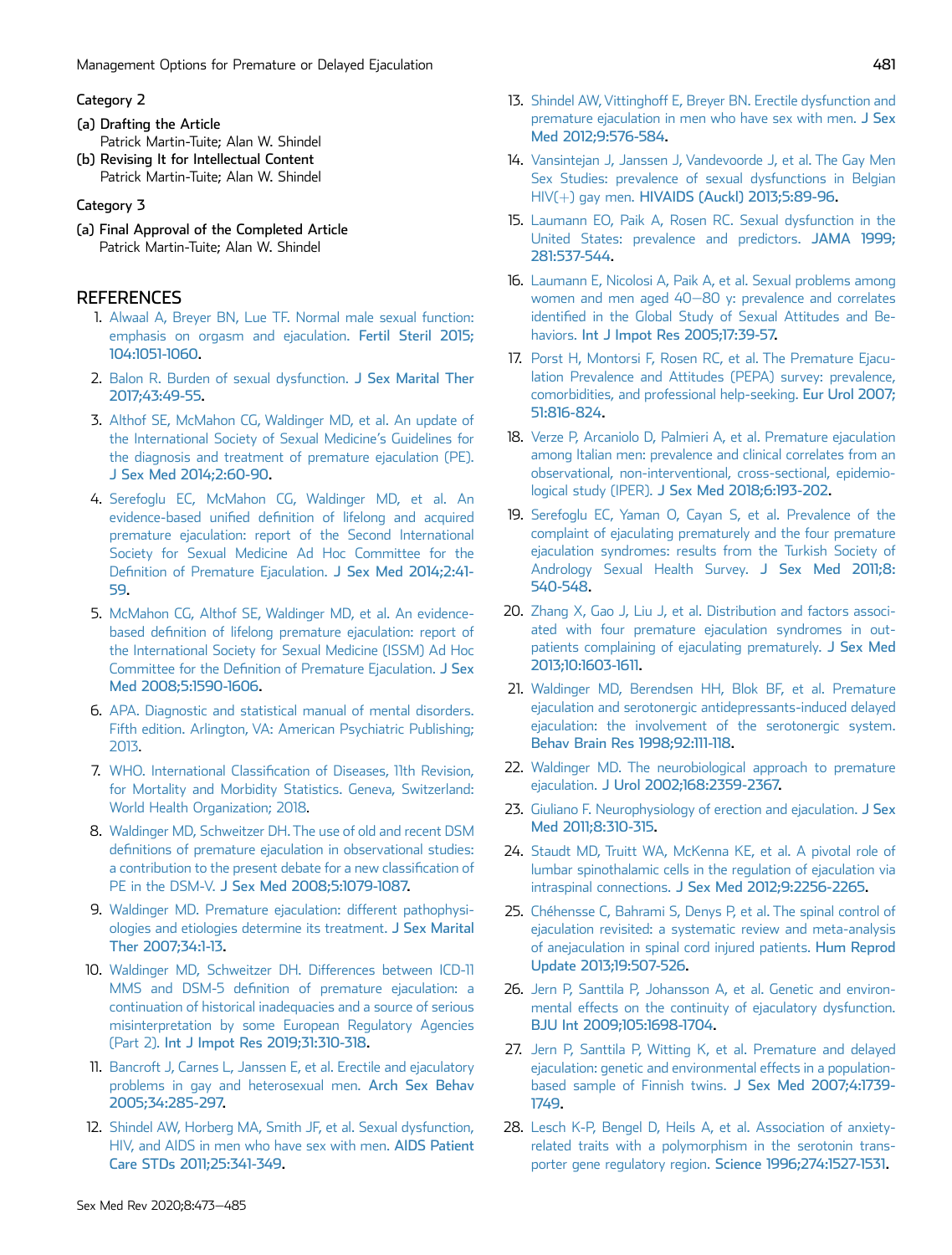- 29. [Gelernter J, Kranzler H, Cubells JF. Serotonin transporter](http://refhub.elsevier.com/S2050-0521(19)30095-2/sref29) [protein \(SLC6A4\) allele and haplotype frequencies and linkage](http://refhub.elsevier.com/S2050-0521(19)30095-2/sref29) [disequilibria in African- and European-American and Japa](http://refhub.elsevier.com/S2050-0521(19)30095-2/sref29)[nese populations and in alcohol-dependent subjects.](http://refhub.elsevier.com/S2050-0521(19)30095-2/sref29) Hum [Genet 1997;101:243-246.](http://refhub.elsevier.com/S2050-0521(19)30095-2/sref29)
- 30. [Fan J, Sklar P. Meta-analysis reveals association between](http://refhub.elsevier.com/S2050-0521(19)30095-2/sref30) [serotonin transporter gene STin2 VNTR polymorphism and](http://refhub.elsevier.com/S2050-0521(19)30095-2/sref30) schizophrenia. [Mol Psychiatry 2005;10:928-938.](http://refhub.elsevier.com/S2050-0521(19)30095-2/sref30)
- 31. [Zhu L, Mi Y, You X, et al. A meta-analysis of the effects of the](http://refhub.elsevier.com/S2050-0521(19)30095-2/sref31) [5-hydroxytryptamine transporter gene-linked promoter re](http://refhub.elsevier.com/S2050-0521(19)30095-2/sref31)[gion polymorphism on susceptibility to lifelong premature](http://refhub.elsevier.com/S2050-0521(19)30095-2/sref31) ejaculation. [PLoS One 2013;8:e54994.](http://refhub.elsevier.com/S2050-0521(19)30095-2/sref31)
- <span id="page-9-0"></span>32. [Salem AM, Kamel II, Rashed LA, et al. Effects of paroxetine](http://refhub.elsevier.com/S2050-0521(19)30095-2/sref32) [on intravaginal ejaculatory latency time in Egyptian patients](http://refhub.elsevier.com/S2050-0521(19)30095-2/sref32) [with lifelong premature ejaculation as a function of serotonin](http://refhub.elsevier.com/S2050-0521(19)30095-2/sref32) transporter polymorphism. [Int J Impot Res 2017;29:7-11.](http://refhub.elsevier.com/S2050-0521(19)30095-2/sref32)
- <span id="page-9-1"></span>33. [Santtila P, Jern P, Westberg L, et al. The dopamine transporter](http://refhub.elsevier.com/S2050-0521(19)30095-2/sref33) [gene \(DAT1\) polymorphism is associated with premature](http://refhub.elsevier.com/S2050-0521(19)30095-2/sref33) ejaculation. [J Sex Med 2010;7:1538-1546.](http://refhub.elsevier.com/S2050-0521(19)30095-2/sref33)
- <span id="page-9-2"></span>34. [Jern P, Johansson A, Strohmaier J, et al. Preliminary evidence](http://refhub.elsevier.com/S2050-0521(19)30095-2/sref34) [for an association between variants of the catechol-](http://refhub.elsevier.com/S2050-0521(19)30095-2/sref34)O[methyltransferase \(COMT\) gene and premature ejaculation.](http://refhub.elsevier.com/S2050-0521(19)30095-2/sref34) [J Sex Med 2017;14:1558-1565.](http://refhub.elsevier.com/S2050-0521(19)30095-2/sref34)
- <span id="page-9-3"></span>35. [Jern P, Westberg L, Johansson A, et al. Are single nucleotide](http://refhub.elsevier.com/S2050-0521(19)30095-2/sref35) [polymorphisms in the oxytocin and vasopressin 1A/1B re](http://refhub.elsevier.com/S2050-0521(19)30095-2/sref35)[ceptor genes likely candidates for variation in ejaculatory](http://refhub.elsevier.com/S2050-0521(19)30095-2/sref35) function? [BJU Int 2012;110:E1173-E1180.](http://refhub.elsevier.com/S2050-0521(19)30095-2/sref35)
- <span id="page-9-4"></span>36. [Waldinger MD, Janssen PKC, Schweitzer DH. Hardy Weinberg](http://refhub.elsevier.com/S2050-0521(19)30095-2/sref36) [equilibrium in genetic PE research remains critical to avoid](http://refhub.elsevier.com/S2050-0521(19)30095-2/sref36) misinterpretation. [Asian J Androl 2009;11:524](http://refhub.elsevier.com/S2050-0521(19)30095-2/sref36).
- <span id="page-9-5"></span>37. [Althof SE. Psychosexual therapy for premature ejaculation.](http://refhub.elsevier.com/S2050-0521(19)30095-2/sref37) [Transl Androl Urol 2016;5:475-481](http://refhub.elsevier.com/S2050-0521(19)30095-2/sref37).
- 38. [Althof S, Rosen R, Symonds T, et al. Development and vali](http://refhub.elsevier.com/S2050-0521(19)30095-2/sref38)[dation of a new questionnaire to assess sexual satisfaction,](http://refhub.elsevier.com/S2050-0521(19)30095-2/sref38) [control, and distress associated with premature ejaculation.](http://refhub.elsevier.com/S2050-0521(19)30095-2/sref38) [J Sex Med 2006;3:465-475.](http://refhub.elsevier.com/S2050-0521(19)30095-2/sref38)
- 39. [Jannini EA, Simonelli C, Lenzi A. Sexological approach to](http://refhub.elsevier.com/S2050-0521(19)30095-2/sref39) ejaculatory dysfunction1. [Int J Androl 2002;25:317-323](http://refhub.elsevier.com/S2050-0521(19)30095-2/sref39).
- <span id="page-9-6"></span>40. [Masters W, Johnson V. Human sexual inadequacy. Boston,](http://refhub.elsevier.com/S2050-0521(19)30095-2/sref40) [MA: Little, Brown; 1970](http://refhub.elsevier.com/S2050-0521(19)30095-2/sref40).
- <span id="page-9-7"></span>41. [de Carufel F, Trudel G. Effects of a new functional-sexological](http://refhub.elsevier.com/S2050-0521(19)30095-2/sref41) [treatment for premature ejaculation.](http://refhub.elsevier.com/S2050-0521(19)30095-2/sref41) J Sex Marital Ther [2006;32:97-114](http://refhub.elsevier.com/S2050-0521(19)30095-2/sref41).
- <span id="page-9-8"></span>42. [Cooper K, Martyn-St James M, Kaltenthaler E, et al. In](http://refhub.elsevier.com/S2050-0521(19)30095-2/sref42)[terventions to treat premature ejaculation: a systematic re](http://refhub.elsevier.com/S2050-0521(19)30095-2/sref42)view short report. [Health Technol Assess 2015;19:1-180.](http://refhub.elsevier.com/S2050-0521(19)30095-2/sref42)
- 43. [Frühauf S, Gerger H, Schmidt HM, et al. Ef](http://refhub.elsevier.com/S2050-0521(19)30095-2/sref43)ficacy of psycho[logical interventions for sexual dysfunction: a systematic re](http://refhub.elsevier.com/S2050-0521(19)30095-2/sref43)view and meta-analysis. [Arch Sex Behav 2013;42:915-933](http://refhub.elsevier.com/S2050-0521(19)30095-2/sref43).
- 44. [Melnik T, Althof S, Atallah ÁN, et al. Psychosocial in](http://refhub.elsevier.com/S2050-0521(19)30095-2/sref44)[terventions for premature ejaculation.](http://refhub.elsevier.com/S2050-0521(19)30095-2/sref44) Cochrane Database [Syst Rev 2011;\(8\):CD008195](http://refhub.elsevier.com/S2050-0521(19)30095-2/sref44).
- <span id="page-9-9"></span>45. [McCabe MP, Price E, Piterman L, et al. Evaluation of an](http://refhub.elsevier.com/S2050-0521(19)30095-2/sref45) [internet-based psychological intervention for the treatment of](http://refhub.elsevier.com/S2050-0521(19)30095-2/sref45) erectile dysfunction. [Int J Impot Res 2008;20:324-330](http://refhub.elsevier.com/S2050-0521(19)30095-2/sref45).
- <span id="page-9-10"></span>46. Myers C, Smith M. Pelvic fl[oor muscle training improves](http://refhub.elsevier.com/S2050-0521(19)30095-2/sref46) [erectile dysfunction and premature ejaculation: a systematic](http://refhub.elsevier.com/S2050-0521(19)30095-2/sref46) review. [Physiotherapy 2019;105:235-243.](http://refhub.elsevier.com/S2050-0521(19)30095-2/sref46)
- <span id="page-9-11"></span>47. [Pastore AL, Palleschi G, Fuschi A, et al. Pelvic](http://refhub.elsevier.com/S2050-0521(19)30095-2/sref47) floor muscle [rehabilitation for patients with lifelong premature ejaculation:](http://refhub.elsevier.com/S2050-0521(19)30095-2/sref47) a novel therapeutic approach. [Ther Adv Urol 2014;6:83-88.](http://refhub.elsevier.com/S2050-0521(19)30095-2/sref47)
- <span id="page-9-12"></span>48. [La Pera G. Awareness and timing of pelvic](http://refhub.elsevier.com/S2050-0521(19)30095-2/sref48) floor muscle [contraction, pelvic exercises and rehabilitation of pelvic](http://refhub.elsevier.com/S2050-0521(19)30095-2/sref48) floor [in lifelong premature ejaculation: 5 years experience.](http://refhub.elsevier.com/S2050-0521(19)30095-2/sref48) Arch Ital [Urol E Androl 2014;86:123](http://refhub.elsevier.com/S2050-0521(19)30095-2/sref48).
- 49. [Lavoisier P, Roy P, Dantony E, et al. Pelvic-](http://refhub.elsevier.com/S2050-0521(19)30095-2/sref49)floor muscle [rehabilitation in erectile dysfunction and premature ejacula](http://refhub.elsevier.com/S2050-0521(19)30095-2/sref49)tion. [Phys Ther 2014;94:1731-1743.](http://refhub.elsevier.com/S2050-0521(19)30095-2/sref49)
- <span id="page-9-13"></span>50. [Rodríguez JE, Marzo JC, Piqueras JA. Ef](http://refhub.elsevier.com/S2050-0521(19)30095-2/sref50)ficacy of sphincter [control training \(SCT\) in the treatment of premature ejacu](http://refhub.elsevier.com/S2050-0521(19)30095-2/sref50)[lation, a new cognitive behavioral approach: a parallel-group](http://refhub.elsevier.com/S2050-0521(19)30095-2/sref50) randomized, controlled trial. [PLoS One 2019;14:e0212274.](http://refhub.elsevier.com/S2050-0521(19)30095-2/sref50)
- <span id="page-9-14"></span>51. [Sahin S, Bicer M, Yenice MG, et al. A prospective randomized](http://refhub.elsevier.com/S2050-0521(19)30095-2/sref51) [controlled study to compare acupuncture and dapoxetine for](http://refhub.elsevier.com/S2050-0521(19)30095-2/sref51) [the treatment of premature ejaculation.](http://refhub.elsevier.com/S2050-0521(19)30095-2/sref51) Urol Int 2016; [97:104-111](http://refhub.elsevier.com/S2050-0521(19)30095-2/sref51).
- <span id="page-9-15"></span>52. [Saitz TR, Serefoglu EC. Advances in understanding and](http://refhub.elsevier.com/S2050-0521(19)30095-2/sref52) [treating premature ejaculation.](http://refhub.elsevier.com/S2050-0521(19)30095-2/sref52) Nat Rev Urol 2015;12:629- [640](http://refhub.elsevier.com/S2050-0521(19)30095-2/sref52).
- <span id="page-9-16"></span>53. [Waldinger MD, Quinn P, Dilleen M, et al. A multinational](http://refhub.elsevier.com/S2050-0521(19)30095-2/sref53) [population survey of intravaginal ejaculation latency time.](http://refhub.elsevier.com/S2050-0521(19)30095-2/sref53) [J Sex Med 2005;2:492-497.](http://refhub.elsevier.com/S2050-0521(19)30095-2/sref53)
- <span id="page-9-17"></span>54. [Waldinger MD, Zwinderman AH, Schweitzer DH, et al. Rele](http://refhub.elsevier.com/S2050-0521(19)30095-2/sref54)[vance of methodological design for the interpretation of ef](http://refhub.elsevier.com/S2050-0521(19)30095-2/sref54)fi[cacy of drug treatment of premature ejaculation: a](http://refhub.elsevier.com/S2050-0521(19)30095-2/sref54) [systematic review and meta-analysis.](http://refhub.elsevier.com/S2050-0521(19)30095-2/sref54) Int J Impot Res 2004; [16:369-381.](http://refhub.elsevier.com/S2050-0521(19)30095-2/sref54)
- <span id="page-9-18"></span>55. [Zhang D, Cheng Y, Wu K, et al. Paroxetine in the treatment of](http://refhub.elsevier.com/S2050-0521(19)30095-2/sref55) [premature ejaculation: a systematic review and meta-anal](http://refhub.elsevier.com/S2050-0521(19)30095-2/sref55)ysis. [BMC Urol 2019;19:2.](http://refhub.elsevier.com/S2050-0521(19)30095-2/sref55)
- <span id="page-9-19"></span>56. [Arafa M, Shamloul R. A randomized study examining the](http://refhub.elsevier.com/S2050-0521(19)30095-2/sref56) [effect of 3 SSRI on premature ejaculation using a validated](http://refhub.elsevier.com/S2050-0521(19)30095-2/sref56) questionnaire. [Ther Clin Risk Manag 2007;3:527-531](http://refhub.elsevier.com/S2050-0521(19)30095-2/sref56).
- <span id="page-9-20"></span>57. [McMahon CG, Jannini E, Waldinger M, et al. Standard oper](http://refhub.elsevier.com/S2050-0521(19)30095-2/sref57)[ating procedures in the disorders of orgasm and ejaculation.](http://refhub.elsevier.com/S2050-0521(19)30095-2/sref57) [J Sex Med 2013;10:204-229.](http://refhub.elsevier.com/S2050-0521(19)30095-2/sref57)
- <span id="page-9-21"></span>58. [McMahon CG, Althof SE, Kaufman JM, et al. Ef](http://refhub.elsevier.com/S2050-0521(19)30095-2/sref58)ficacy and [safety of dapoxetine for the treatment of premature ejacu](http://refhub.elsevier.com/S2050-0521(19)30095-2/sref58)[lation: integrated analysis of results from](http://refhub.elsevier.com/S2050-0521(19)30095-2/sref58) five phase 3 trials. [J Sex Med 2011;8:524-539](http://refhub.elsevier.com/S2050-0521(19)30095-2/sref58).
- <span id="page-9-22"></span>59. [Kim YH, Bahng M-Y, Lim H-S, et al. Pharmacokinetic inter](http://refhub.elsevier.com/S2050-0521(19)30095-2/sref59)action between udenafi[l and dapoxetine: a randomized, open](http://refhub.elsevier.com/S2050-0521(19)30095-2/sref59)[labeled crossover study in healthy male volunteers.](http://refhub.elsevier.com/S2050-0521(19)30095-2/sref59) Drug Des [Devel Ther 2015;9:1209-1216.](http://refhub.elsevier.com/S2050-0521(19)30095-2/sref59)
- <span id="page-9-23"></span>60. [Mirone V, Arcaniolo D, Rivas D, et al. Results from a pro](http://refhub.elsevier.com/S2050-0521(19)30095-2/sref60)[spective observational study of men with premature ejacu](http://refhub.elsevier.com/S2050-0521(19)30095-2/sref60)[lation treated with dapoxetine or alternative care: the PAUSE](http://refhub.elsevier.com/S2050-0521(19)30095-2/sref60) study. [Eur Urol 2014;65:733-739](http://refhub.elsevier.com/S2050-0521(19)30095-2/sref60).
- <span id="page-9-24"></span>61. Dong-A Pharmaceutical Co., Ltd.. A study to characterize the pharmacokinetics of DA-8031 in healthy male subjects.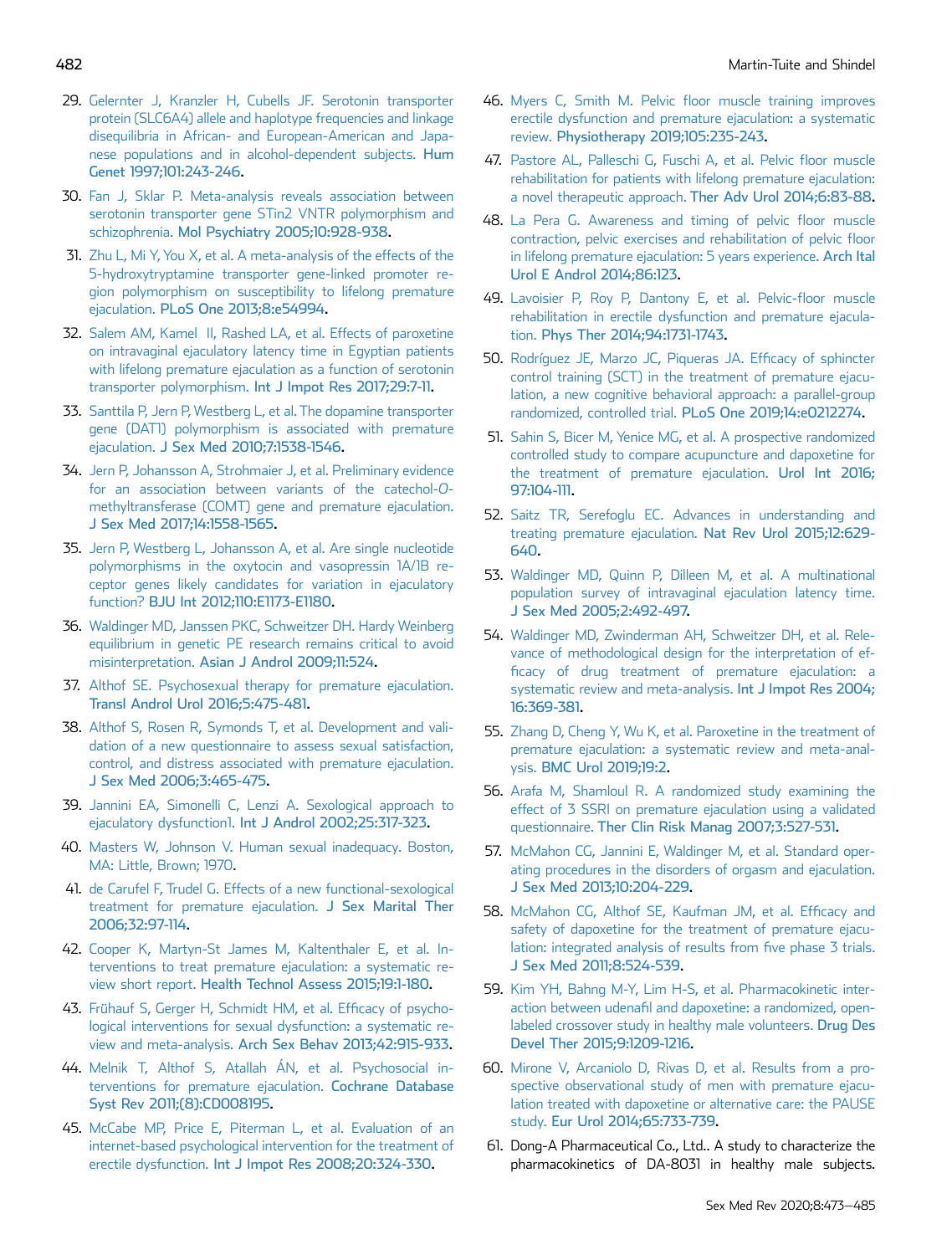Available from: [https://clinicaltrials.gov/ct2/show/NCT01104](https://clinicaltrials.gov/ct2/show/NCT01104948) [948](https://clinicaltrials.gov/ct2/show/NCT01104948). Accessed October 4, 2019.

- <span id="page-10-0"></span>62. [Kang KK, Sung JH, Kim SH, et al. Effect of DA-8031, a novel](http://refhub.elsevier.com/S2050-0521(19)30095-2/sref62) [oral compound for premature ejaculation, on male rat sexual](http://refhub.elsevier.com/S2050-0521(19)30095-2/sref62) behavior: effi[cacy of DA-8031 on sexual behavior.](http://refhub.elsevier.com/S2050-0521(19)30095-2/sref62) Int J Urol [2014;21:325-329.](http://refhub.elsevier.com/S2050-0521(19)30095-2/sref62)
- <span id="page-10-1"></span>63. [Althof S, Levine S, Corty E, et al. Clomipramine as a treatment](http://refhub.elsevier.com/S2050-0521(19)30095-2/sref63) [for rapid ejaculation: a double-blind crossover trial of](http://refhub.elsevier.com/S2050-0521(19)30095-2/sref63) fifteen couples. [J Clin Psychiatry 1995;56:402-407.](http://refhub.elsevier.com/S2050-0521(19)30095-2/sref63)
- <span id="page-10-2"></span>64. [Choi JB, Kang SH, Lee DH, et al. Ef](http://refhub.elsevier.com/S2050-0521(19)30095-2/sref64)ficacy and safety of on [demand clomipramine for the treatment of premature ejac](http://refhub.elsevier.com/S2050-0521(19)30095-2/sref64)[ulation: a multicenter, randomized, double-blind, phase III](http://refhub.elsevier.com/S2050-0521(19)30095-2/sref64) clinical trial. [J Urol 2019;201:147-153.](http://refhub.elsevier.com/S2050-0521(19)30095-2/sref64)
- <span id="page-10-3"></span>65. [Dinsmore WW, Wyllie MG. PSD502 improves ejaculatory la](http://refhub.elsevier.com/S2050-0521(19)30095-2/sref65)[tency, control and sexual satisfaction when applied topically 5](http://refhub.elsevier.com/S2050-0521(19)30095-2/sref65) [min before intercourse in men with premature ejaculation:](http://refhub.elsevier.com/S2050-0521(19)30095-2/sref65) [results of a phase III, multicentre, double-blind, placebo](http://refhub.elsevier.com/S2050-0521(19)30095-2/sref65)controlled study. [BJU Int 2009;103:940-949.](http://refhub.elsevier.com/S2050-0521(19)30095-2/sref65)
- <span id="page-10-4"></span>66. Plethora Solutions Ltd. PSD502 in subjects with premature ejaculation. Available from: [https://clinicaltrials.gov/ct2/show/](https://clinicaltrials.gov/ct2/show/NCT03578783) [NCT03578783.](https://clinicaltrials.gov/ct2/show/NCT03578783) Accessed October 4, 2019.
- <span id="page-10-5"></span>67. [Martyn-St James M, Cooper K, Ren K, et al. Topical anaes](http://refhub.elsevier.com/S2050-0521(19)30095-2/sref67)[thetics for premature ejaculation: a systematic review and](http://refhub.elsevier.com/S2050-0521(19)30095-2/sref67) meta-analysis. [Sex Health 2016;13:114.](http://refhub.elsevier.com/S2050-0521(19)30095-2/sref67)
- <span id="page-10-6"></span>68. Gameel TA, Tawfi[k AM, Abou-Farha MO, et al. On-demand](http://refhub.elsevier.com/S2050-0521(19)30095-2/sref68) use of tramadol, sildenafi[l, paroxetine and local anaesthetics](http://refhub.elsevier.com/S2050-0521(19)30095-2/sref68) [for the management of premature ejaculation: a randomised](http://refhub.elsevier.com/S2050-0521(19)30095-2/sref68) [placebo-controlled clinical trial.](http://refhub.elsevier.com/S2050-0521(19)30095-2/sref68) Arab J Urol 2013;11:392-397.
- <span id="page-10-7"></span>69. [Carson C, Wyllie M. Improved ejaculatory latency, control and](http://refhub.elsevier.com/S2050-0521(19)30095-2/sref69) [sexual satisfaction when PSD502 is applied topically in men](http://refhub.elsevier.com/S2050-0521(19)30095-2/sref69) [with premature ejaculation: results of a phase III, double](http://refhub.elsevier.com/S2050-0521(19)30095-2/sref69)[blind, placebo-controlled study.](http://refhub.elsevier.com/S2050-0521(19)30095-2/sref69) J Sex Med 2010;7:3179- [3189](http://refhub.elsevier.com/S2050-0521(19)30095-2/sref69).
- <span id="page-10-8"></span>70. El-Sakka AI. Efficacy of sildenafi[l citrate in treatment of](http://refhub.elsevier.com/S2050-0521(19)30095-2/sref70) [erectile dysfunction: impact of associated premature ejacu](http://refhub.elsevier.com/S2050-0521(19)30095-2/sref70)lation and low desire. [Urology 2006;68:642-647.](http://refhub.elsevier.com/S2050-0521(19)30095-2/sref70)
- <span id="page-10-9"></span>71. [Asimakopoulos AD, Miano R, Agrò EF, et al. Does current](http://refhub.elsevier.com/S2050-0521(19)30095-2/sref71) scientifi[c and clinical evidence support the use of phospho](http://refhub.elsevier.com/S2050-0521(19)30095-2/sref71)[diesterase type 5 Inhibitors for the treatment of premature](http://refhub.elsevier.com/S2050-0521(19)30095-2/sref71) [ejaculation? A systematic review and meta-analysis.](http://refhub.elsevier.com/S2050-0521(19)30095-2/sref71) J Sex [Med 2012;9:2404-2416.](http://refhub.elsevier.com/S2050-0521(19)30095-2/sref71)
- <span id="page-10-10"></span>72. [Martyn-St James M, Cooper K, Ren S, et al. Phosphodies](http://refhub.elsevier.com/S2050-0521(19)30095-2/sref72)[terase type 5 inhibitors for premature ejaculation: a system](http://refhub.elsevier.com/S2050-0521(19)30095-2/sref72)[atic review and meta-analysis.](http://refhub.elsevier.com/S2050-0521(19)30095-2/sref72) Eur Urol Focus 2017;3:119- [129.](http://refhub.elsevier.com/S2050-0521(19)30095-2/sref72)
- <span id="page-10-11"></span>73. [Polat EC, Ozbek E, Otunctemur A, et al. Combination therapy](http://refhub.elsevier.com/S2050-0521(19)30095-2/sref73) [with selective serotonin reuptake inhibitors and](http://refhub.elsevier.com/S2050-0521(19)30095-2/sref73) [phosphodiesterase-5 inhibitors in the treatment of premature](http://refhub.elsevier.com/S2050-0521(19)30095-2/sref73) ejaculation. [Andrologia 2015;47:487-492.](http://refhub.elsevier.com/S2050-0521(19)30095-2/sref73)
- <span id="page-10-13"></span><span id="page-10-12"></span>74. [McMahon CG, Stuckey BGA, Andersen M, et al. Ef](http://refhub.elsevier.com/S2050-0521(19)30095-2/sref74)ficacy of sildenafi[l citrate \(Viagra\) in men with premature ejaculation.](http://refhub.elsevier.com/S2050-0521(19)30095-2/sref74) [J Sex Med 2005;2:368-375](http://refhub.elsevier.com/S2050-0521(19)30095-2/sref74).
- 75. [Martyn-St James M, Cooper K, Kaltenthaler E, et al. Tramadol](http://refhub.elsevier.com/S2050-0521(19)30095-2/sref75) [for premature ejaculation: a systematic review and meta](http://refhub.elsevier.com/S2050-0521(19)30095-2/sref75)analysis. [BMC Urol 2015;15:6](http://refhub.elsevier.com/S2050-0521(19)30095-2/sref75).
- <span id="page-10-14"></span>76. [Olivier JDA, Esquivel Franco DC, Oosting R, et al. Tramadol:](http://refhub.elsevier.com/S2050-0521(19)30095-2/sref76) [effects on sexual behavior in male rats are mainly caused by](http://refhub.elsevier.com/S2050-0521(19)30095-2/sref76) [its 5-HT reuptake blocking effects.](http://refhub.elsevier.com/S2050-0521(19)30095-2/sref76) Neuropharmacology [2017;116:50-58.](http://refhub.elsevier.com/S2050-0521(19)30095-2/sref76)
- <span id="page-10-15"></span>77. [Saadat S, Ahmadi K, Panahi Y. The effect of on-demand](http://refhub.elsevier.com/S2050-0521(19)30095-2/sref77) [caffeine consumption on treating patients with premature](http://refhub.elsevier.com/S2050-0521(19)30095-2/sref77) [ejaculation: a double-blind randomized clinical trial.](http://refhub.elsevier.com/S2050-0521(19)30095-2/sref77) Curr [Pharm Biotechnol 2015;16:281-287.](http://refhub.elsevier.com/S2050-0521(19)30095-2/sref77)
- <span id="page-10-16"></span>78. [Marson L, Yu G, Farber NM. The effects of oral administration](http://refhub.elsevier.com/S2050-0521(19)30095-2/sref78) of d-modafi[nil on male rat ejaculatory behavior.](http://refhub.elsevier.com/S2050-0521(19)30095-2/sref78) J Sex Med [2010;7:70-78](http://refhub.elsevier.com/S2050-0521(19)30095-2/sref78).
- <span id="page-10-17"></span>79. [Serefoglu EC. On-demand d-moda](http://refhub.elsevier.com/S2050-0521(19)30095-2/sref79)finil may be an effective [treatment option for lifelong premature ejaculation: a case](http://refhub.elsevier.com/S2050-0521(19)30095-2/sref79) report. [Andrologia 2016;48:121-122.](http://refhub.elsevier.com/S2050-0521(19)30095-2/sref79)
- <span id="page-10-18"></span>80. [Clément P, Bernabé J, Compagnie S, et al. Inhibition of ejac](http://refhub.elsevier.com/S2050-0521(19)30095-2/sref80)[ulation by the non-peptide oxytocin receptor antagonist](http://refhub.elsevier.com/S2050-0521(19)30095-2/sref80) [GSK557296: a multi-level site of action: oxytocin receptor](http://refhub.elsevier.com/S2050-0521(19)30095-2/sref80) antagonist and ejaculation. [Br J Pharmacol 2013;169:1477-](http://refhub.elsevier.com/S2050-0521(19)30095-2/sref80) [1485](http://refhub.elsevier.com/S2050-0521(19)30095-2/sref80).
- <span id="page-10-19"></span>81. [Shinghal R, Barnes A, Mahar KM, et al. Safety and ef](http://refhub.elsevier.com/S2050-0521(19)30095-2/sref81)ficacy of [epelsiban in the treatment of men with premature ejaculation:](http://refhub.elsevier.com/S2050-0521(19)30095-2/sref81) [a randomized, double-blind, placebo-controlled,](http://refhub.elsevier.com/S2050-0521(19)30095-2/sref81) fixed-dose study. [J Sex Med 2013;10:2506-2517.](http://refhub.elsevier.com/S2050-0521(19)30095-2/sref81)
- <span id="page-10-20"></span>82. Ixchelsis Limited. IX-01 effect on intravaginal ejaculatory latency time (IELT) and patient reported outcomes in men with premature ejaculation (PE). Available from: [https://](https://clinicaltrials.gov/ct2/show/results/NCT02232425) [clinicaltrials.gov/ct2/show/results/NCT02232425](https://clinicaltrials.gov/ct2/show/results/NCT02232425). Accessed October 4, 2019.
- <span id="page-10-21"></span>83. [Shi B, Li X, Chen J, et al. Resiniferatoxin for treatment of](http://refhub.elsevier.com/S2050-0521(19)30095-2/sref83) [lifelong premature ejaculation: a preliminary study: resin](http://refhub.elsevier.com/S2050-0521(19)30095-2/sref83)iferatoxin is effi[cient for PE treatment.](http://refhub.elsevier.com/S2050-0521(19)30095-2/sref83) Int J Urol 2014; [21:923-926](http://refhub.elsevier.com/S2050-0521(19)30095-2/sref83).
- <span id="page-10-22"></span>84. [Serefoglu EC, Hawley WR, Lasker GF, et al. Effect of](http://refhub.elsevier.com/S2050-0521(19)30095-2/sref84) [botulinum-A toxin injection into bulbospongiosus muscle on](http://refhub.elsevier.com/S2050-0521(19)30095-2/sref84) [ejaculation latency in male rats.](http://refhub.elsevier.com/S2050-0521(19)30095-2/sref84) J Sex Med 2014;11:1657- [1663](http://refhub.elsevier.com/S2050-0521(19)30095-2/sref84).
- <span id="page-10-24"></span><span id="page-10-23"></span>85. Allergan. A safety and efficacy study of OnabotulinumtoxinA in premature ejaculation. Available from: [https://clinicaltrials.](https://clinicaltrials.gov/ct2/show/NCT01917006) [gov/ct2/show/NCT01917006.](https://clinicaltrials.gov/ct2/show/NCT01917006) Accessed October 4, 2019.
- <span id="page-10-25"></span>86. [Fein RL. Intracavernous medication for treatment of prema](http://refhub.elsevier.com/S2050-0521(19)30095-2/sref86)ture ejaculation. [Urology 1990;35:301-303.](http://refhub.elsevier.com/S2050-0521(19)30095-2/sref86)
- <span id="page-10-26"></span>87. [Alahwany A, Ragab MW, Zaghloul A, et al. Hyaluronic acid](http://refhub.elsevier.com/S2050-0521(19)30095-2/sref87) [injection in glans penis for treatment of premature ejacula](http://refhub.elsevier.com/S2050-0521(19)30095-2/sref87)[tion: a randomized controlled cross-over study.](http://refhub.elsevier.com/S2050-0521(19)30095-2/sref87) Int J Impot [Res 2019;31:348-355.](http://refhub.elsevier.com/S2050-0521(19)30095-2/sref87)
- <span id="page-10-27"></span>88. [Liu Q, Li S, Zhang Y, et al. Anatomic basis and clinical effect](http://refhub.elsevier.com/S2050-0521(19)30095-2/sref88) [of selective dorsal neurectomy for patients with lifelong pre](http://refhub.elsevier.com/S2050-0521(19)30095-2/sref88)[mature ejaculation: a randomized controlled trial.](http://refhub.elsevier.com/S2050-0521(19)30095-2/sref88) J Sex Med [2019;16:522-530](http://refhub.elsevier.com/S2050-0521(19)30095-2/sref88).
- <span id="page-10-28"></span>89. [Di Sante S, Mollaioli D, Gravina GL, et al. Epidemiology of](http://refhub.elsevier.com/S2050-0521(19)30095-2/sref89) delayed ejaculation. [Transl Androl Urol 2016;5:541-548.](http://refhub.elsevier.com/S2050-0521(19)30095-2/sref89)
- 90. [Sadowski DJ, Butcher MJ, Köhler TS. A review of patho](http://refhub.elsevier.com/S2050-0521(19)30095-2/sref90)[physiology and management options for delayed ejaculation.](http://refhub.elsevier.com/S2050-0521(19)30095-2/sref90) [Sex Med Rev 2016;4:167-176](http://refhub.elsevier.com/S2050-0521(19)30095-2/sref90).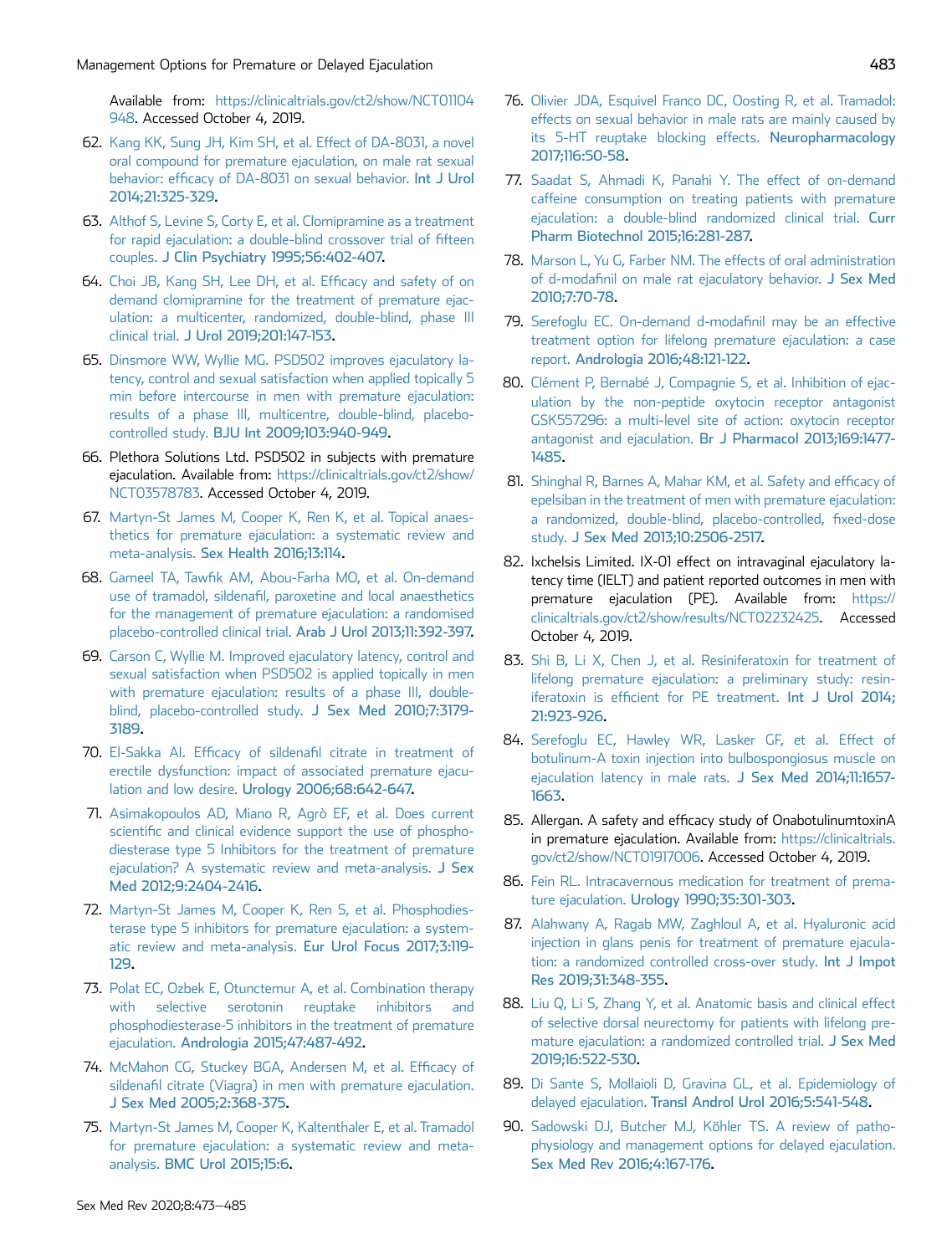- <span id="page-11-0"></span>91. [Fode M, Krogh-Jespersen S, Brackett NL, et al. Male sexual](http://refhub.elsevier.com/S2050-0521(19)30095-2/sref91) [dysfunction and infertility associated with neurological dis](http://refhub.elsevier.com/S2050-0521(19)30095-2/sref91)orders. [Asian J Androl 2012;14:61-68.](http://refhub.elsevier.com/S2050-0521(19)30095-2/sref91)
- <span id="page-11-1"></span>92. [Perelman MA, Rowland DL. Retarded ejaculation.](http://refhub.elsevier.com/S2050-0521(19)30095-2/sref92) World J [Urol 2006;24:645-652.](http://refhub.elsevier.com/S2050-0521(19)30095-2/sref92)
- <span id="page-11-2"></span>93. [Abdel-Hamid IA, Elsaied MA, Mostafa T. The drug treatment](http://refhub.elsevier.com/S2050-0521(19)30095-2/sref93) of delayed ejaculation. [Transl Androl Urol 2016;5:576-591](http://refhub.elsevier.com/S2050-0521(19)30095-2/sref93).
- <span id="page-11-3"></span>94. [Kruger T, Haake P, Haverkamp J, et al. Effects of acute](http://refhub.elsevier.com/S2050-0521(19)30095-2/sref94) [prolactin manipulation on sexual drive and function in males.](http://refhub.elsevier.com/S2050-0521(19)30095-2/sref94) [J Endocrinol 2003;179:357-365](http://refhub.elsevier.com/S2050-0521(19)30095-2/sref94).
- <span id="page-11-4"></span>95. [Hollander AB, Pastuszak AW, Hsieh T-C, et al. Cabergoline in](http://refhub.elsevier.com/S2050-0521(19)30095-2/sref95) [the treatment of male orgasmic disorder](http://refhub.elsevier.com/S2050-0521(19)30095-2/sref95)—[a retrospective](http://refhub.elsevier.com/S2050-0521(19)30095-2/sref95) pilot analysis. [J Sex Med 2016;4:e28-e33.](http://refhub.elsevier.com/S2050-0521(19)30095-2/sref95)
- <span id="page-11-5"></span>96. [Tran T, Brophy JM, Suissa S, et al. Risks of cardiac valve](http://refhub.elsevier.com/S2050-0521(19)30095-2/sref96) [regurgitation and heart failure associated with ergot- and](http://refhub.elsevier.com/S2050-0521(19)30095-2/sref96) [non-ergot-derived dopamine agonist use in patients with](http://refhub.elsevier.com/S2050-0521(19)30095-2/sref96) Parkinson'[s disease: a systematic review of observational](http://refhub.elsevier.com/S2050-0521(19)30095-2/sref96) studies. [CNS Drugs 2015;29:985-998.](http://refhub.elsevier.com/S2050-0521(19)30095-2/sref96)
- <span id="page-11-6"></span>97. [Soler JM, Previnaire JG, Plante P, et al. Midodrine improves](http://refhub.elsevier.com/S2050-0521(19)30095-2/sref97) [orgasm in spinal cord-injured men: the effects of autonomic](http://refhub.elsevier.com/S2050-0521(19)30095-2/sref97) stimulation. [J Sex Med 2008;5:2935-2941](http://refhub.elsevier.com/S2050-0521(19)30095-2/sref97).
- <span id="page-11-7"></span>98. [Leduc BE, Fournier C, Jacquemin G, et al. Midodrine in pa](http://refhub.elsevier.com/S2050-0521(19)30095-2/sref98)[tients with spinal cord injury and anejaculation: a double-blind](http://refhub.elsevier.com/S2050-0521(19)30095-2/sref98) [randomized placebo-controlled pilot study.](http://refhub.elsevier.com/S2050-0521(19)30095-2/sref98) J Spinal Cord Med [2015;38:57-62](http://refhub.elsevier.com/S2050-0521(19)30095-2/sref98).
- <span id="page-11-8"></span>99. [Hueletl-Soto ME, Carro-Juárez M, Rodríguez-Manzo G. Ef](http://refhub.elsevier.com/S2050-0521(19)30095-2/sref99)[fects of bupropion on the ejaculatory response of male rats.](http://refhub.elsevier.com/S2050-0521(19)30095-2/sref99) [Int J Impot Res 2014;26:205.](http://refhub.elsevier.com/S2050-0521(19)30095-2/sref99)
- <span id="page-11-9"></span>100. [Abdel-Hamid IA, Saleh E-S. Primary lifelong delayed ejacu](http://refhub.elsevier.com/S2050-0521(19)30095-2/sref100)[lation: characteristics and response to bupropion.](http://refhub.elsevier.com/S2050-0521(19)30095-2/sref100) J Sex Med [2011;8:1772-1779](http://refhub.elsevier.com/S2050-0521(19)30095-2/sref100).
- <span id="page-11-10"></span>101. [Mathes CW, Smith ER, Popa BR, et al. Effects of intrathecal](http://refhub.elsevier.com/S2050-0521(19)30095-2/sref101) [and systemic administration of buspirone on genital re](http://refhub.elsevier.com/S2050-0521(19)30095-2/sref101)flexes [and mating behavior in male rats.](http://refhub.elsevier.com/S2050-0521(19)30095-2/sref101) Pharmacol Biochem Behav [1990;36:63-68](http://refhub.elsevier.com/S2050-0521(19)30095-2/sref101).
- 102. [Lee RL, Smith ER, Mas M, et al. Effects of intrathecal](http://refhub.elsevier.com/S2050-0521(19)30095-2/sref102) [administration of 8-OH-DPAT on genital re](http://refhub.elsevier.com/S2050-0521(19)30095-2/sref102)flexes and mating behavior in male rats. [Physiol Behav 1990;47:665-669](http://refhub.elsevier.com/S2050-0521(19)30095-2/sref102).
- 103. [Rehman J, Kaynan A, Christ G, et al. Modi](http://refhub.elsevier.com/S2050-0521(19)30095-2/sref103)fication of sexual [behavior of Long-Evans male rats by drugs acting on the 5-](http://refhub.elsevier.com/S2050-0521(19)30095-2/sref103) HT1A receptor. [Brain Res 1999;821:414-425.](http://refhub.elsevier.com/S2050-0521(19)30095-2/sref103)
- <span id="page-11-11"></span>104. [Norden MJ. Buspirone treatment of sexual dysfunction](http://refhub.elsevier.com/S2050-0521(19)30095-2/sref104) [associated with selective serotonin re-uptake inhibitors.](http://refhub.elsevier.com/S2050-0521(19)30095-2/sref104) [Depression 1994;2:109-112](http://refhub.elsevier.com/S2050-0521(19)30095-2/sref104).
- <span id="page-11-12"></span>105. [Landen M, Eriksson E, Agren H, et al. Effect of buspirone on](http://refhub.elsevier.com/S2050-0521(19)30095-2/sref105) [sexual dysfunction in depressed patients treated with selec](http://refhub.elsevier.com/S2050-0521(19)30095-2/sref105)[tive serotonin reuptake inhibitors.](http://refhub.elsevier.com/S2050-0521(19)30095-2/sref105) J Clin Psychopharmacol [1999;19:268-271.](http://refhub.elsevier.com/S2050-0521(19)30095-2/sref105)
- <span id="page-11-13"></span>106. [Walch K, Eder R, Schindler A, et al. The effect of single-dose](http://refhub.elsevier.com/S2050-0521(19)30095-2/sref106) [oxytocin application on time to ejaculation and seminal pa](http://refhub.elsevier.com/S2050-0521(19)30095-2/sref106)rameters in men. [J Assist Reprod Genet 2001;18:5.](http://refhub.elsevier.com/S2050-0521(19)30095-2/sref106)
- <span id="page-11-14"></span>107. [Burri A, Heinrichs M, Schedlowski M, et al. The acute effects](http://refhub.elsevier.com/S2050-0521(19)30095-2/sref107) [of intranasal oxytocin administration on endocrine and sexual](http://refhub.elsevier.com/S2050-0521(19)30095-2/sref107) function in males. [Psychoneuroendocrinology 2008;33:591-](http://refhub.elsevier.com/S2050-0521(19)30095-2/sref107) [600](http://refhub.elsevier.com/S2050-0521(19)30095-2/sref107).
- <span id="page-11-15"></span>108. [Lewis RW, Mills TM. Effect of androgens on penile tissue.](http://refhub.elsevier.com/S2050-0521(19)30095-2/sref108) [Endocrine 2004;23:101-105](http://refhub.elsevier.com/S2050-0521(19)30095-2/sref108).
- 109. [Piekarski DJ, Place NJ, Zucker I. Facilitation of male sexual](http://refhub.elsevier.com/S2050-0521(19)30095-2/sref109) [behavior in Syrian hamsters by the combined action of](http://refhub.elsevier.com/S2050-0521(19)30095-2/sref109) [dihydrotestosterone and testosterone.](http://refhub.elsevier.com/S2050-0521(19)30095-2/sref109) PLoS One 2010; [5:e12749](http://refhub.elsevier.com/S2050-0521(19)30095-2/sref109).
- 110. [Corona G, Jannini EA, Mannucci E, et al. Different testos](http://refhub.elsevier.com/S2050-0521(19)30095-2/sref110)[terone levels are associated with ejaculatory dysfunction.](http://refhub.elsevier.com/S2050-0521(19)30095-2/sref110) [J Sex Med 2008;5:1991-1998.](http://refhub.elsevier.com/S2050-0521(19)30095-2/sref110)
- <span id="page-11-16"></span>111. [Paduch DA, Polzer PK, Ni X, et al. Testosterone replacement](http://refhub.elsevier.com/S2050-0521(19)30095-2/sref111) in androgen-defi[cient men with ejaculatory dysfunction: a](http://refhub.elsevier.com/S2050-0521(19)30095-2/sref111) randomized controlled trial. [J Clin Endocrinol Metab 2015;](http://refhub.elsevier.com/S2050-0521(19)30095-2/sref111) [100:2956-2962.](http://refhub.elsevier.com/S2050-0521(19)30095-2/sref111)
- <span id="page-11-17"></span>112. [Bernik M, Vieira AHG, Nunes PV. Bethanecol chloride for](http://refhub.elsevier.com/S2050-0521(19)30095-2/sref112) [treatment of clomipramine-induced orgasmic dysfunction in](http://refhub.elsevier.com/S2050-0521(19)30095-2/sref112) males. [Rev Hosp Clínicas 2004;59:357-360](http://refhub.elsevier.com/S2050-0521(19)30095-2/sref112).
- <span id="page-11-18"></span>113. [Winter JC, Rabin RA. Yohimbine as a serotonergic agent:](http://refhub.elsevier.com/S2050-0521(19)30095-2/sref113) [evidence from receptor binding and drug discrimination.](http://refhub.elsevier.com/S2050-0521(19)30095-2/sref113) [J Pharmacol Exp Ther 1992;263:682](http://refhub.elsevier.com/S2050-0521(19)30095-2/sref113).
- 114. [Millan MJ, Newman-Tancredi A, Audinot V, et al. Agonist and](http://refhub.elsevier.com/S2050-0521(19)30095-2/sref114) [antagonist actions of yohimbine as compared to](http://refhub.elsevier.com/S2050-0521(19)30095-2/sref114) fluparoxan at [alpha\(2\)-adrenergic receptors \(AR\)s, serotonin \(5-HT\)\(1A\), 5-](http://refhub.elsevier.com/S2050-0521(19)30095-2/sref114) [HT\(1B\), 5-HT\(1D\) and dopamine D\(2\) and D\(3\) receptors.](http://refhub.elsevier.com/S2050-0521(19)30095-2/sref114) Signifi[cance for the modulation of frontocortical mono](http://refhub.elsevier.com/S2050-0521(19)30095-2/sref114)[aminergic transmission and depressive states.](http://refhub.elsevier.com/S2050-0521(19)30095-2/sref114) Synapse [2000;35:79-95](http://refhub.elsevier.com/S2050-0521(19)30095-2/sref114).
- 115. [Smith ER, Lee RL, Schnur SL, et al. Alpha2-adrenoceptor](http://refhub.elsevier.com/S2050-0521(19)30095-2/sref115) [antagonists and male sexual behavior: I. Mating behavior.](http://refhub.elsevier.com/S2050-0521(19)30095-2/sref115) [Physiol Behav 1987;41:7-14](http://refhub.elsevier.com/S2050-0521(19)30095-2/sref115).
- <span id="page-11-19"></span>116. [Adeniyi AA, Brindley GS, Pryor JP, et al. Yohimbine in the](http://refhub.elsevier.com/S2050-0521(19)30095-2/sref116) [treatment of orgasmic dysfunction.](http://refhub.elsevier.com/S2050-0521(19)30095-2/sref116) Asian J Androl 2007; [9:403-407.](http://refhub.elsevier.com/S2050-0521(19)30095-2/sref116)
- <span id="page-11-20"></span>117. [Hosenbocus S, Chahal R. Amantadine: a review of use in child](http://refhub.elsevier.com/S2050-0521(19)30095-2/sref117) and adolescent psychiatry. [J Can Acad Child Adolesc Psy](http://refhub.elsevier.com/S2050-0521(19)30095-2/sref117)[chiatry 2013;22:55-60](http://refhub.elsevier.com/S2050-0521(19)30095-2/sref117).
- <span id="page-11-21"></span>118. [Baraldi M, Bertolini A. Penile erections induced by amantadine](http://refhub.elsevier.com/S2050-0521(19)30095-2/sref118) in male rats. [Life Sci 1974;14:1231-1235](http://refhub.elsevier.com/S2050-0521(19)30095-2/sref118).
- 119. [Ferraz MR, Santos R. Amantadine stimulates sexual behavior](http://refhub.elsevier.com/S2050-0521(19)30095-2/sref119) in male rats. [Pharmacol Biochem Behav 1995;51:709-714](http://refhub.elsevier.com/S2050-0521(19)30095-2/sref119).
- 120. [Ferraz MMD, Fontanella JC, Damasceno F, et al. Chronic](http://refhub.elsevier.com/S2050-0521(19)30095-2/sref120) [amantadine treatment enhances the sexual behaviour of male](http://refhub.elsevier.com/S2050-0521(19)30095-2/sref120) rats. [Pharmacol Biochem Behav 2007;86:616-621](http://refhub.elsevier.com/S2050-0521(19)30095-2/sref120).
- <span id="page-11-22"></span>121. [Devaangam SS, Satyanarayana S, Eswar Kumar K, et al. The](http://refhub.elsevier.com/S2050-0521(19)30095-2/sref121) [effect of amantadine on clomipramine induced sexual](http://refhub.elsevier.com/S2050-0521(19)30095-2/sref121) dysfunction in male rats. [Oman Med J 2011;26:404-409](http://refhub.elsevier.com/S2050-0521(19)30095-2/sref121).
- 122. [Remy DC, Raab AW, Rittle KE, et al. A comparison of the](http://refhub.elsevier.com/S2050-0521(19)30095-2/sref122) [antiserotonin, antihistamine, and anticholinergic activity of](http://refhub.elsevier.com/S2050-0521(19)30095-2/sref122) [cyproheptadine with analogs having furan nuclei fused to the](http://refhub.elsevier.com/S2050-0521(19)30095-2/sref122) 10,11-vinylene bridge. [J Med Chem 1977;20:836-838](http://refhub.elsevier.com/S2050-0521(19)30095-2/sref122).
- <span id="page-11-23"></span>123. [Moritoki H, Fukuda H, Kanaya J, et al. Ketanserin potentiates](http://refhub.elsevier.com/S2050-0521(19)30095-2/sref123) [the prejunctional inhibitory effect of 5-hydroxytryptamine on](http://refhub.elsevier.com/S2050-0521(19)30095-2/sref123) rat vas deferens. [J Pharm Pharmacol 1986;38:737-741](http://refhub.elsevier.com/S2050-0521(19)30095-2/sref123).
- 124. [Yoshida S, Kuga T. Probable pre- and postsynaptic modi](http://refhub.elsevier.com/S2050-0521(19)30095-2/sref124)fi[cations by 5-hydroxytryptamine of contractile responses to](http://refhub.elsevier.com/S2050-0521(19)30095-2/sref124)